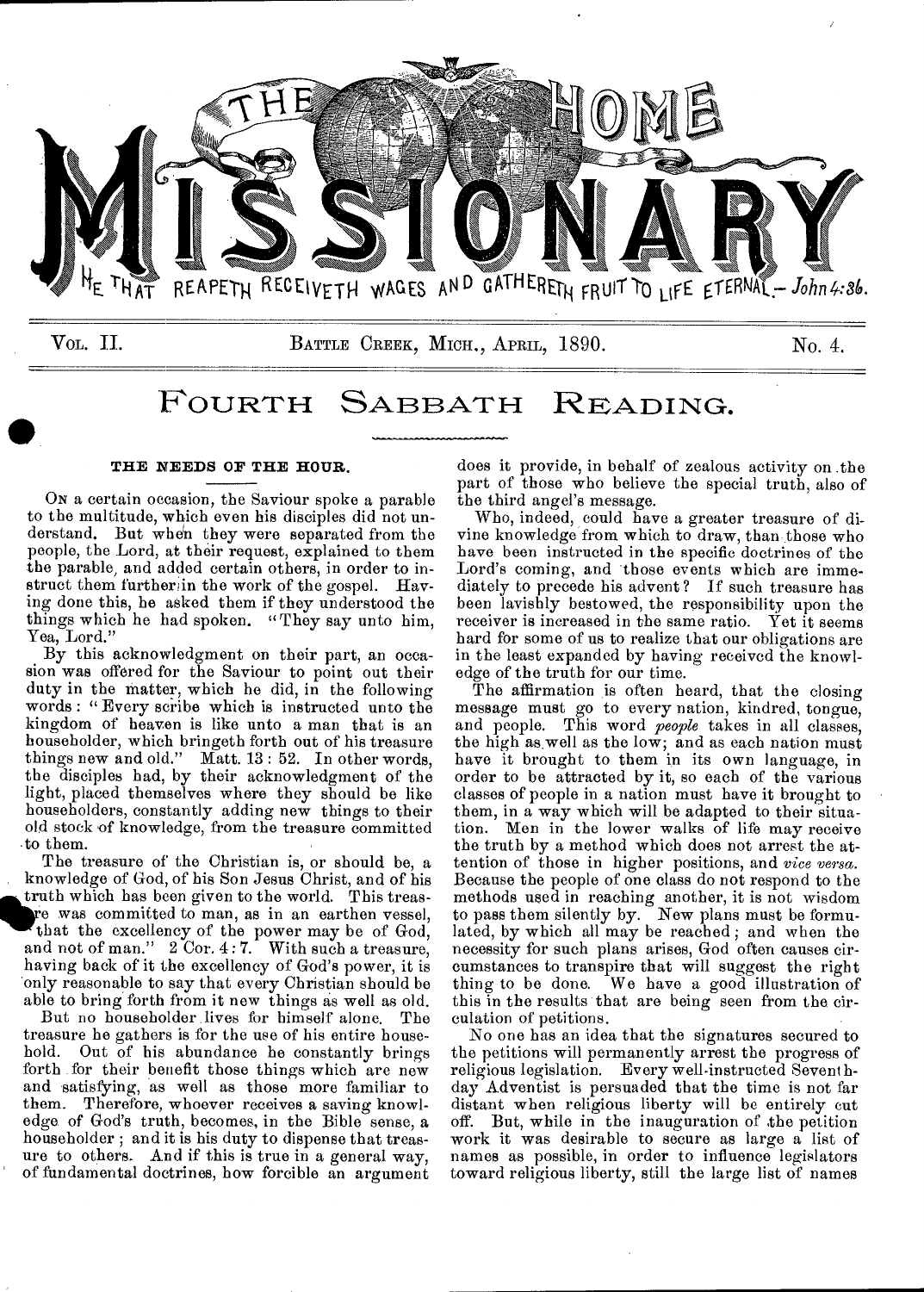was not the full object of the work. The securing of those was to' be but the first step in the way of reaching and instructing those whose attention could not so readily be called to the truth in the regular way. Men of influence, both in public and private, life could by this work have their attention called to a phase of the work which had not been plain to them; before, even though they might have heard, in a general way, of us as a peculiar people ; and many have been reached and interested who knew nothing about us and our work before.

The attempt to secure religious legislation furnished an opportunity for such work which could not have been secured in any other way, and the introduction of religious bills into the Congress of the United States was the call to action in this work. But the evident mistake made by many was, that when they saw their work telling against these religious bills, they relaxed their efforts, with the idea that the crisis was past, and further strain in that direction was unnecessary. Perhaps that idea was in a measure just, at the close of the last session of Congress, bedause all the bills then on the calendar died; and although it was certain in the minds of many that the next Congress would see the revival of these bills, the majority of people were not persuaded of this, and for that reason regarded all apprehensions in the matter as wholly imaginary. Under such circumstances but little could be done at petition work to advantage.

But the situation is now changed. The Blair bills are in charge of a committee, and so far as is known, are liable to be reported to the Senate for action at any time. The Breckinridge bill is also held in committee in the same position. While the situation remains as it is, there is a strong argument in favor of a petition against all such measures, and work can be done in the line of securing signatures, with comparatively small effort.

The first object to be gained in circulating the petitions is already being partially realized. Leading men in the nation are being apprized of the fact that there are conflicting sentiments on the question of religious legislation, and are already inquiring about the ground of those opposed to such measures. This is our opportunity to present to them what others have learned through the regular methods of labor. As they commit themselves according to their convictions, others are influenced to look into the truth, who would not do so did not their superiors lead the way.

Already the patient work of our people in this line, and that of addressing communications to members of Congress, has made us more widely and favorably known than heretofore. Some have taken occasion to inquire why so much earnest labor is bestowed in this one direction, and the information they have received has led them to see good and consistent reasons for such a strong movement. The reader may rest assured that through these very exertions, truth is getting a foothold in places where some day it is sure to carry a large influence in the work of God.

What is needed, therefore, just now is steady, persevering effort to do that which circumstances have shown must be done, sooner or later, namely, go over the entire field thoroughly with this line of work. Spasmodic efforts under the excitement of some great impending crisis work injury, rather than good, to those with whom we labor. Because in the hurry to meet the demands of the occasion, time is not taken to make the matter plain to them, and though their names may be secured to the petitions, there is somehow a vague idea left in some minds, that our motive in circulating the petition is perhaps a selfish one, and they are not intelligently informed in regard to the movements we are opposing. In this case, their interest in the matter is not permanently enlisted, and they are not benefited as they should be by the interview. Work with the petitions should be done in such a way that it will be a stepping stone to the reception of the whole truth.

What has been done thus far in this line has been largely experimental, and the demand will yet made for a course of special instruction by exp enced persons, just the same as in any other branch of the missionary work. This may call for the formulation of new plans, and the expenditure of more means ; but as the conflict deepens, it will be recognized as an absolute necessity. It cannot be supposed that the promoters of religious legislation will be willing to let their interest in this question drop, even though they are foiled in the first or second attempt. It is true they have been successfully met, on the lines hitherto marked out for themselves, but this is only sure to make them change their tactics, in order to avoid future defeat, which will in turn call for counter-plans on our part, with which to meet them again. But while they are maturing their plans for a renewal of the conflict, every one interested in this work should be preparing for greater usefulness in this closing phase of the third angel's message.

There has been a remarkable time of quiet since the crushing defeat experienced by the Sunday-rest advocates, at the late hearing in Washington, but it may be only the ominous calm that presages a terrible storm. No one should be deceived by present appearances in this direction. While the winds are thus being held, all should take advantage of the occasion, to seek God for wisdom to meet future events in a becoming manner. Just so surely as this God's work, he will grant the help needed for e emergency, and make the weakest of us efficient in advancing his work. Apparent obstacles are no real detriment to those who labor in God. On the other hand they are sometimes necessary to show us our own frailties, and to remind us of the words of Christ, " Without me ye can do nothing."

As all classes must be instructed on this important question, it is not necessary to withhold our efforts till some public excitement arises. It is far better to engage in the work while it may be done in comparative quiet, and then, when the storm does burst (as it surely will, in time), we shall have nothing to regret concerning our course in relation to the work. There is danger in delay, but everything to be gained by immediate and persistent effort in the name of the Lord. J. O. ConLiss. name of the Lord.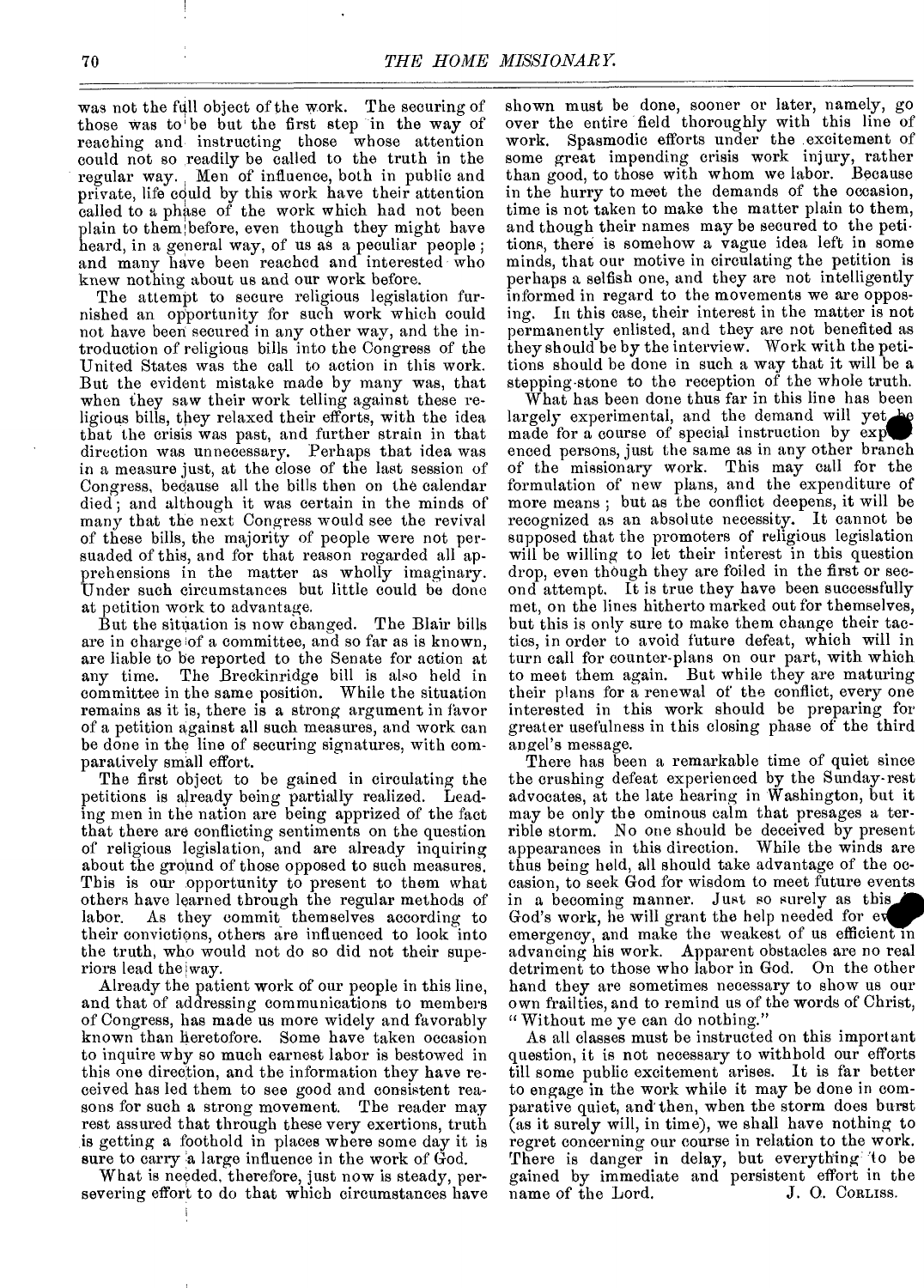#### **SHALL OUR MISSIONARY WORK FLAG DURING THE WARM SEASON** <sup>P</sup>

" IN the morning sow thy seed, and in the evening withhold not thine hand : for thou knowest not whether shall prosper either this or that, or whether they both shall be alike good." Such should be the motto of the missionary worker. The results of our labors do not depend upon outward circumstances. If the seeds of truth are sown in the good soil of the heart, when watered by the spirit of God, they will spring up and bear a rich harvest.

As the summer draws on, many who have done faithful work during the winter months, will be tempted to relax their efforts. This will be especially The in the religious liberty work. While the friends of the Sunday bills were active, and making strenuous efforts to secure their passage, we were also active, and thousands of copies of the *Sentinel*, and hundreds of thousands of pages of religious liberty literature were circulated. Large lists of petitions were also sent in, and men were kept in Washington to watch every movement of the friends of the bills, and to take advantage of every opportunity which offered to call the attention of Congressmen and others, to the real character of the legislation they were with so much apparent innocence and philanthropy seeking to secure. God helped our brethren in a marked manner, and a complete victory was gained in favor of the truth. But the victories gained in the hearing before the Committee, and in the mass meeting for the District of Columbia, in themselves considered, are not the most important fruits of the winter's campaign ; the education of the people on the subject of religious liberty, that has resulted from the agitation of this question, through the newspapers, and by the literature that has been distributed, is of more importance than the defeat of the Sunday bill in the Committee.

Now that the danger is in a measure past for the present, and the advocates of Sunday legislation ave acknowledged their defeat in the hearing beore the Committee, and to all appearance have retired from the field, there will be a greater tendency on our part to slacken our efforts in the religious liberty work ; but this should not be so. This is the most favorable time to work we have ever had.

The champions of Sunday legislation have left the halls of Congress, and gone before the people to create sentiment in favor of their work, and recruit their strength for another stronger and more determined effort. Already notice is given of lecture tours covering the entire country from the Atlantic to the Pacific. More vigorous efforts will be made this summer than ever before to create a demand for Sunday laws.

While they are agitating the question is the time for the friends of religious liberty to work. We must

meet them in the field, and save as many innocent people as possible, from this delusive snare of Satan. Where we can precede them, and get the minds of the people educated on this question, it is much better than to follow them. And this being true, we should increase, rather than slacken, our efforts in this work at every point.

Just enough has been done to show the unmistakable tendency toward a union of church and State in this country ; and still the lines are not so clearly drawn as to prejudice the people and shut off investigation. The soil could not possibly be in better condition for sowing the seeds of religious liberty broadcast, than at the present time. Shall there not be just as vigorous an effort made to show the evil of such laws, and to create a sentiment against them, as is made in their favor ?

The same principles hold true in all other lines of missionary work. All are not adapted to do religious liberty work. Those who are better adapted to other lines of work should do that for which God has given them a talent. But none should bury their talent in the earth, from fear of failure, thinking to return it to the Lord when he comes, without increase. God requires faithful work at our hands ; and if we are faithful to him, we must be active laborers in his vineyard.

State and local societies should begin at once to plan for the summer's work. It should be ascertained who can give time to the missionary work, and how much time they can devote to it. These should be divided up according to their qualifications, and assigned to different lines of work ; such as securing signatures to the petitions, distributing tracts and papers, visiting, and giving short Biblereadings, securing subscriptions for the *Sentinel, Review, Good Health,* etc. God has placed in his church a workman for every work. What we need most is to cultivate the talents which we have, and keep<br>them bright by constant use.  $\Box$   $\Box$   $\Box$   $\Box$   $\Box$ them bright by constant use.

#### **NOT APPRECIATED.**

For the benefit of some of our missionary workers  $V$ who become discouraged if they receive a response that is not favorable to their work, we copy the following, just received from the director of a mission in Jamaica, West Indies : —

" It is true I have received several of your little tracts and other papers, which in your letter of February 10, you are pleased to call choice literature. I do not see how you can dub mutilated scriptures, and garbled nonsense about the Sabbath and immortality choice ! Save us from it, by sending no more to my address. You must have lots of time and money to waste, and a very limited supply of brains to circulate such concentrated twaddle. Infidelity has no stronger ally and the cause of Christ no more insidious foe than your International Tract and Missionary Society; still you do n't mind that so long as you can ride your wretched hobbies. Well, no more for me, please." L. C. C.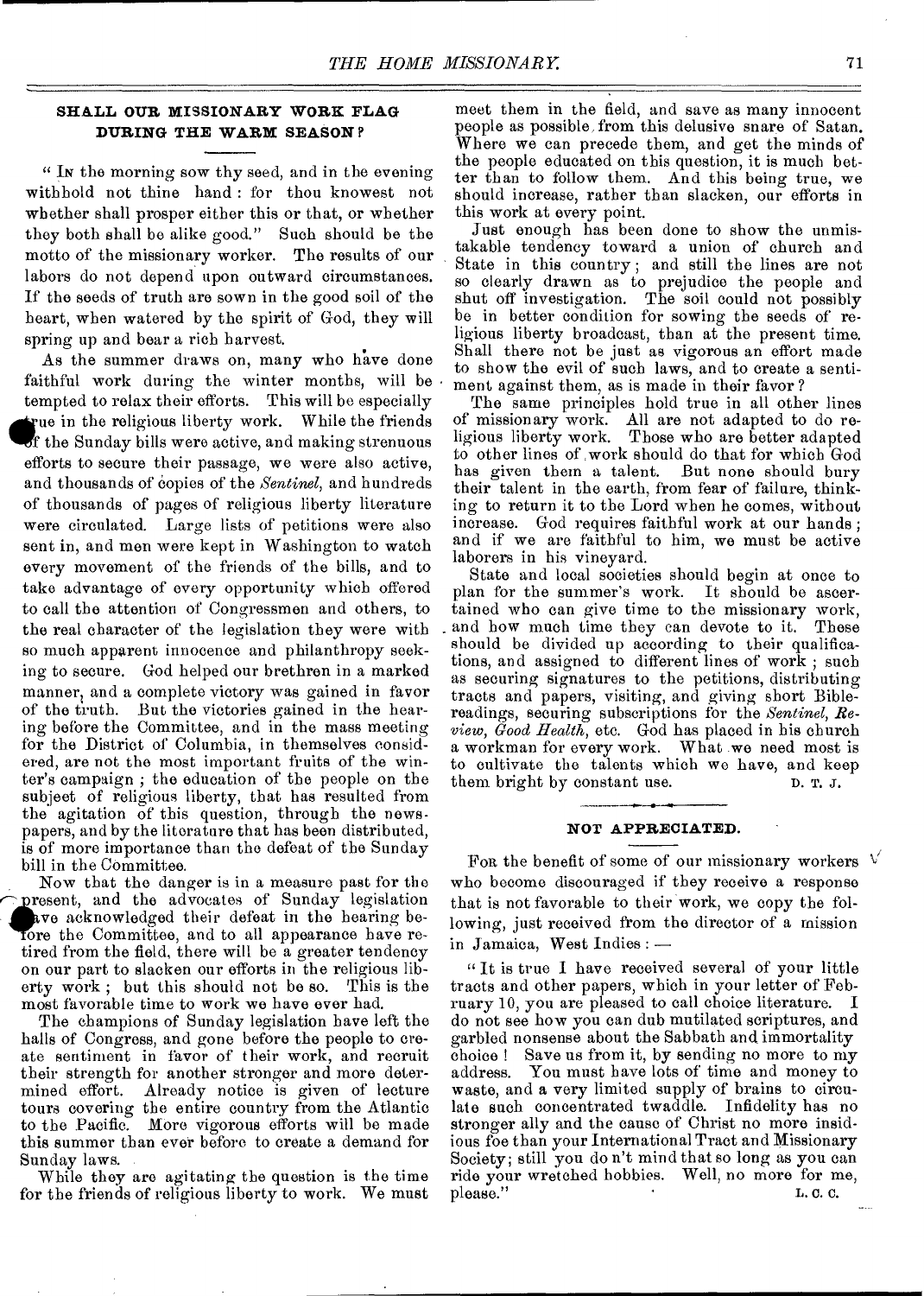ī

### ITEMIZED REPORT OF FIRST-DAY OFFERINGS. FOR QUARTER ENDING DEC. 31, 1889, AS FAR AS THE

STATES HAVE REPORTED IN DETAIL.

## **PENNSYLVANIA.**

|                                    |  |                 |                                                                |                                                   |                       |               | Alba,                                  | 13             |                                                                   | Aι                            |
|------------------------------------|--|-----------------|----------------------------------------------------------------|---------------------------------------------------|-----------------------|---------------|----------------------------------------|----------------|-------------------------------------------------------------------|-------------------------------|
| MICHIGAN.                          |  |                 |                                                                | $MICHIGAN. - Continued.$                          |                       |               | Albion,<br>Allentown,<br>Burgettstown, | 13<br>23<br>17 | \$3 20                                                            | Al<br>AI<br>Al                |
|                                    |  |                 |                                                                |                                                   |                       |               | Bear Lake,                             | 28             | 1 25                                                              | Bl.                           |
| NAME.                              |  | Мем.            | Амт.                                                           | NAME.                                             | МЕМ.                  | Амт.          | Blockville,<br>Bradford,               | 17<br>17       | 48<br>7 28                                                        | B <sub>l</sub><br>Bl.         |
| $\sim$                             |  |                 |                                                                |                                                   |                       |               | Catlin.<br>Cherry Flatts,              | 16<br>24       | 100<br>82                                                         | Br<br>Bŀ                      |
| Alaiedon,<br>Alamo,                |  | 61<br>7         | \$8 46<br>10                                                   | Brought forward,                                  |                       | \$511 50      | Clinton,<br>Conneautville,             | 14             |                                                                   | Cu<br>Do                      |
| Allegan,                           |  | 71              | 8 16                                                           | Scottsville,<br>Sumner,                           |                       | 50<br>1 00    | Corydon,                               | 20<br>18       | 4 8 3                                                             | Du                            |
| Almira,<br>Arbela.                 |  | 30 <sup>°</sup> | 1 1 2<br>4 76                                                  | Vassar,                                           | 46                    | 11 01         | East Otto,                             | 40             | 14 32                                                             | $\mathbf{p_{e}}$              |
| Bancroft,                          |  | 48              | 260                                                            | Vermontville,<br>Watrousville,                    | 15<br>37              | 1 00<br>2 3 1 | Edinboro,<br>Emporium,                 | 18<br>5        | 170<br>80                                                         | Ell<br>Ft.                    |
| Battle Creek,<br>Bedford,          |  | 803<br>27       | 173 91<br>4 46                                                 | Westphalia.                                       | 15                    | 152           | Fleetwood,                             | 12             | 2 4 6                                                             | Fr                            |
| Birmingham,                        |  | 14              | 50                                                             | Wright,<br>White Lake,                            |                       | 11 98         | Jamestown,<br>Lowville.                | 40<br>10       | 170                                                               | $_{\rm Gr}$<br>Ha             |
| Bunker Hill,                       |  | 33<br>51        | 2 65                                                           |                                                   | 10                    | 2 50          | Niles Hill,                            | -8             |                                                                   | $_{\rm Hu}$                   |
| Bushnel,<br>Bear Lake.             |  |                 | 2 01<br>921                                                    |                                                   |                       | 543 32        | North Warren,<br>Painted Post,         | 28<br>15       | 358<br>291                                                        | Há<br>Ja                      |
| Byron Center,                      |  | 12              | 3 12                                                           | Transfer to Christmas Offer-<br>ings, Brookfield, |                       | 994           | Philadelphia,                          | 51             | 1274                                                              | Liı                           |
| Bellaire,<br>Bloomingdale,         |  | 39              | 1 65<br>1 75                                                   |                                                   |                       |               | Pittsburg,                             | 35             | 16 22<br>3 33                                                     | Ne<br>Ne                      |
| Carleton,                          |  | 30              | 14 14                                                          | Total,                                            |                       | \$533 38      | Port Allegany,                         | -36<br>11      | 97                                                                | On                            |
| Climax.<br>Carson City,            |  | 12<br>38        | 5 3 3<br>4 62                                                  |                                                   |                       |               | Portville, Randolph, Pa., Y.,          | - 9            |                                                                   | Oti                           |
| Cedar Lake,                        |  | 68              | 6 95                                                           | NEW YORK.                                         |                       |               | Raymonds,                              | 18<br>23       | 248<br>2 80                                                       | Or<br>$_{\rm{P1g}}$           |
| Cedar Springs,<br>Ceresco,         |  | 14<br>40        | 21<br>10 43                                                    |                                                   |                       |               | Reading,<br>Roaring Branch,            | 20             | 4 50                                                              | Pe                            |
| Charlotte,                         |  | 44              | 14 65                                                          | Adams Centre,                                     | 31                    | \$<br>50      | Salemville,                            | 42<br>17       | 260<br>1 96                                                       | Rh<br>Re                      |
| Cleon,<br>Coldwater,               |  | 19<br>24        | 1 58<br>276                                                    | Auburn,<br>Buffalo,                               | 19<br>33              | 867<br>4 00   | Shingle House,                         | 25             | 64                                                                | Str                           |
| Colfax.                            |  | 47              | 3 10                                                           | Batavia,                                          | 10                    | 165           | Sinclairville,<br>Steamburg,           | 20<br>14       | 1 13                                                              | Sh<br>$\mathop{\mathrm{Scs}}$ |
| Colon.                             |  | 11              | $\frac{2}{2}$ $\frac{62}{38}$<br>$\frac{83}{2}$ $\frac{83}{8}$ | Bucks Bridge.<br>Brookfield,                      | 42<br>30 <sup>°</sup> | 1 10<br>265   | Shunk,                                 | 26             | $\begin{array}{c} 2\!\! & \!\! 24 \\ 1\!\! & \!\! 07 \end{array}$ | Тr                            |
| Decatur,<br>Denver,                |  | 21<br>41        |                                                                | Frankfort.                                        | 15                    | 50            | Sunderlinville,                        | 18             |                                                                   | Wi                            |
| Dimondale,                         |  | 24              | 274                                                            | Gouverneur,<br>Genoa,                             | 14<br>33              | 100           | Seventy Six,<br>Waterford,             | 13<br>15       | 1 02                                                              |                               |
| Douglas,<br>East Saginaw,          |  | 32              | 11 90<br>13 53                                                 | Jeddo,                                            | 20                    | 100           | Wellsville,                            | 51             | 10 04                                                             |                               |
| Edenville.                         |  | 51              | 78                                                             | Keene,                                            | 26                    | 9 50          | West Pike,<br>West Valley,             | 12<br>40       | 110<br>1 35                                                       |                               |
| Elmwood,<br>Ely.                   |  | 44<br>13        | $3\,24$<br>827                                                 | Lancaster,<br>Mannsville,                         | 34<br>32              | 1 43<br>252   | Wheeler,                               | 19             | 8 00                                                              |                               |
| Evart,                             |  | 17              | 54                                                             | Middle Grove,                                     | 13                    | 60            | Williamsport,<br>Youngsville,          | 36<br>15       | 1 15                                                              | To<br>De                      |
| Edmore,<br>Elk Rapids,             |  | 40              | 180<br>$3\,21$                                                 | North Parma,<br>Newfane,                          | 14<br>25              | 3 0 0<br>1 16 | Personal,                              |                | 6 38                                                              | Co                            |
| Fairgrove,                         |  | 34              | 2 12                                                           | Norfolk,                                          | 11                    |               | Total,                                 |                | \$128 00                                                          | Wε<br>Wi                      |
| Flint,                             |  | 76<br>24        | 741                                                            | North Creek,<br>Newburgh,                         | 37<br>24              | 6 88          |                                        |                |                                                                   | Le                            |
| Fremont,<br>Gaylord,               |  |                 | 67<br>10 22                                                    | Oswego.                                           | 20                    |               | SOUTH DAK.                             |                |                                                                   | Bk<br>Ha                      |
| Gowen,                             |  | 26              | 70                                                             | Pulaski,<br>Pierrepont,                           | 33<br>23              | 576<br>1 30   |                                        |                |                                                                   | Lir                           |
| Greenbush and Dup.,<br>Greenville, |  | 23<br>35        | 3 52                                                           | Roosevelt,                                        | 37                    | 50            | Bridgewater,<br>Badus,                 |                | \$6 20<br>4 25                                                    | Re<br>Ge                      |
| Grandville,                        |  |                 | $\begin{array}{c} 7\,25 \\ 1\,88 \end{array}$                  | Rome,<br>Silver Hill,                             | 78<br>32              | 878<br>3 25   |                                        |                | 3 4 8                                                             | Va                            |
| Hanover,<br>Hastings,              |  | 16<br>26        | 100                                                            | Syracuse,                                         | 63                    | 1 27          | Big Springs,<br>Belford,               |                | 25                                                                | Gr<br>Bo                      |
| Hazleton,                          |  | 96              | $\begin{smallmatrix} 5 & 33 \\ 2 & 71 \end{smallmatrix}$       | West Monroe,<br>Watertown,                        | 12<br>18              | 1 45<br>228   | Brookings.<br>Brotherfield,            |                | 65<br>4 70                                                        | ${\rm E}\mathbf{k}$           |
| Hillsdale,<br>Howell               |  | 66<br>30        | 2 50<br>253                                                    | Williamstown,                                     | 32                    | 2 44          | Cresbard,                              |                | 80                                                                | Ak<br>No                      |
| Hoytville,                         |  | 11              | 57                                                             | West Bangor,                                      | 17                    | 8 63          | Childstown,<br>Canton,                 |                | 5 25                                                              | Wa                            |
| Holly.<br>Ithaca,                  |  | 67              | 26<br>734                                                      | Scattered Brethren.                               |                       | 8 9 2         | Elk Point,                             |                | 50                                                                | $_{\rm Spe}$                  |
| Imlay City,                        |  | 8               | 2 63                                                           | Total,                                            |                       | \$85 74       | Ellsworth,<br>Grand Meadow,            |                | 1 31                                                              | Cly<br>La                     |
| Ionia.<br>Individuals,             |  |                 | 1<br>84<br>55                                                  |                                                   |                       |               | Highmore.                              |                |                                                                   | Gr                            |
| Jackson,                           |  | 57              | 781                                                            | VERMONT.                                          |                       |               | Iriquois,<br>Lakeside.                 |                | 184<br>720                                                        | $G$ re<br>Cle                 |
| Lakeview.<br>Lapeer,               |  | 37<br>49        | 210<br>3 97                                                    |                                                   |                       |               | Milbank,                               |                |                                                                   | Мa                            |
| Leslie,                            |  | 41              | 4 33                                                           | Bordoville,                                       | 59                    | \$135         | Milltown,<br>Madison,                  |                |                                                                   | Ind<br>Be.                    |
| Lockwood,<br>Lowell,               |  | 9<br>46         | 20<br>4 01                                                     | Bristol.<br>Burlington,                           | 19<br>20              | 80<br>376     | Parker,                                |                | 150                                                               | not                           |
| Lyons,                             |  |                 | 82                                                             | Corinth.                                          | 11                    |               | Roslyn,<br>Swan Lake,                  |                | 184<br>15 39                                                      |                               |
| Maple Grove, Sag. Co.,             |  | 28<br>30        | 53                                                             | Charleston,                                       | 64                    | 2 30          | Sunny Side,                            |                | 7<br>15                                                           |                               |
| Memphis,<br>Monterey,              |  | 88              | 4 3 9<br>550                                                   | Cabot,<br>Chelsea,                                | 11<br>18              | $2\;\,00$     | Sioux Falls.<br>Spring Lake,           |                | 7<br>10                                                           |                               |
| Morrice,                           |  | 16              | 124                                                            | East Middlebury,                                  | 8                     | 191           | St. Lawrence,                          |                | 565                                                               |                               |
| Napoleon,<br>No. Branch,           |  |                 | 2 05<br>192                                                    | " Richford,<br>Granville.                         | 33<br>28              | 1 91          | Taopi,                                 |                |                                                                   | Bla<br>$_{\rm Ce}$            |
| Ogden Center,                      |  |                 | 341                                                            | Johnson,                                          | 30                    | 1 30          | Vilas,<br>Watertown,                   |                | 10 76<br>1 60                                                     | Cle                           |
| Otsego,<br>Ovid,                   |  |                 | 5 00<br>11 02                                                  | Jericho.<br>Jamaica,                              | 24<br>79              | 1 09<br>10 07 | Individuals not members of             |                |                                                                   | CH.<br>Cor                    |
| Parkville,                         |  | 40              | 6 61                                                           | Montgomery,                                       | 9                     |               | church.                                |                | 18 02                                                             | Dal                           |
| Petoskey.                          |  | 27              | 2 96<br>12 19                                                  | Northfield,<br>Rochester,                         | 21<br>10              | 729           | Total,                                 |                | \$104 94                                                          | Eg<br>Lac                     |
| Quincy,<br>Ransom,                 |  | 27              | 478                                                            | Rutland,                                          | 7                     |               |                                        |                |                                                                   | Pec                           |
| Reese,<br>Riverside.               |  | 23              | 80<br>200                                                      | Troy,<br>Vergennes,                               | 13<br>9               | 25<br>6 16    | <b>VIRGINIA.</b>                       |                |                                                                   | Pla                           |
| Sand Lake,                         |  | 23              | 30                                                             | Wolcott,                                          | 7                     | 1 00          | Quicksburg,                            | 52             | \$703                                                             | Ro<br>Sav                     |
| Shelby,<br>Spencer Creek.          |  | 43<br>47        | 60<br>11 59                                                    | Weston,<br>Individuals,                           | 11                    | 2 10<br>9 0 0 | Port Republic,                         | 6              |                                                                   | Ter                           |
| St. Charles,                       |  | 115             | 5 48                                                           | Sept. 30, qr. not before                          |                       |               | Mt. William,<br>Marksville,            | 17<br>31       | 1 00<br>40                                                        | Wil<br>An:                    |
| " Louis,                           |  | 14              | 3 25                                                           | reported,                                         |                       | 30 07         | Individuals,                           | 2              | 40                                                                | М.                            |
| Carried forward,                   |  |                 | \$511 50                                                       | Total.                                            |                       | \$82 36       | Total,                                 |                | \$883                                                             |                               |

| <b>ENNSYLVANIA.</b>              |                 |                                                          | <b>NEBRASKA.</b>                       |          |             |                                                 |  |  |  |  |
|----------------------------------|-----------------|----------------------------------------------------------|----------------------------------------|----------|-------------|-------------------------------------------------|--|--|--|--|
| NAME.                            | Мем.            | Амт.                                                     | NAME.                                  | Мви.     |             | Амт.                                            |  |  |  |  |
|                                  | 13              |                                                          | Aurora,                                | 9        |             | \$2 04                                          |  |  |  |  |
| wn,                              | 13<br>23        | \$3 20                                                   | Albion.<br>Alliance,                   | 17<br>4  |             | 561<br>1 00                                     |  |  |  |  |
| tstown.                          | $\overline{17}$ |                                                          |                                        | 9        |             | 1 00                                            |  |  |  |  |
| ake,                             | 28              | 1 25                                                     | Alma,<br>Blair City,<br>Blair Country, | 17       |             | 35                                              |  |  |  |  |
| ille,                            | 17              | 48                                                       |                                        | 31       |             | $\begin{array}{c} 1 \\ 3 \\ 01 \end{array}$     |  |  |  |  |
| rd,                              | 17              | $\begin{smallmatrix} 7 & 28 \\ 1 & 00 \end{smallmatrix}$ | Bloomington,<br>Broken Bow,            | 12<br>22 |             | 173                                             |  |  |  |  |
| Flatts,                          | 16<br>24        | 82                                                       | Blue Valley,                           | 40       |             | 89                                              |  |  |  |  |
|                                  | 14              |                                                          | Culbertson,                            | 33       |             | 2 03                                            |  |  |  |  |
| utville,                         | $20\,$          |                                                          | Dorchester,                            | -6       |             | 5 53                                            |  |  |  |  |
| n,                               | 18              | 483                                                      | Dunbar,                                | 31       |             | 4 45                                            |  |  |  |  |
| :to,<br>ro,                      | 40<br>18        | 14 32<br>1 70                                            | Decatur,<br>Elba,                      | 42<br>4  | 1           | 849                                             |  |  |  |  |
| ίum,                             | 5               | 80                                                       | Ft. Calhoun,                           | 27       | 9           | $\frac{77}{19}$                                 |  |  |  |  |
| ood,                             | 12              | 2 4 6                                                    | Fremont,                               | 29       |             | 559                                             |  |  |  |  |
| own,                             | 40              | 170                                                      | Grand Island,                          | 11       |             | 1 09                                            |  |  |  |  |
| le.<br>ИII,                      | 10              |                                                          | Hastings,                              | 4<br>12  |             | $\frac{1}{1}$ $\frac{20}{00}$                   |  |  |  |  |
| Warren,                          | -8<br>28        | 358                                                      | Humbolt,<br>Halifax,                   |          |             | 21                                              |  |  |  |  |
| l Post,                          | 15              | 291                                                      | Jackson,                               | 4        |             | 3 25                                            |  |  |  |  |
| lphia,                           | 51              | 1274                                                     | Lincoln,                               | 63       |             | 968                                             |  |  |  |  |
| rg,                              | -35             | 16 22                                                    | New Era,<br>New Helena,                | 30       |             | 65                                              |  |  |  |  |
| legany,                          | -36             | 3 3 3                                                    | Omaha,                                 | 12       |             |                                                 |  |  |  |  |
| le,                              | 11              | 97                                                       | Otis,                                  | 15       |             | $1-85$                                          |  |  |  |  |
| ph, Pa., Y.,                     | -9<br>18        | 248                                                      | Ord,                                   |          |             | 120                                             |  |  |  |  |
| nds,                             | 23              | 280                                                      | Platte Center,                         | 15       |             | 91                                              |  |  |  |  |
|                                  | 20              | 4 50                                                     | Petcrsburg,                            | 48       |             | 1 14                                            |  |  |  |  |
| g,<br>3 Branch,<br>il <u>le,</u> | 42              | 260                                                      | Richmond,                              |          | 1322        |                                                 |  |  |  |  |
|                                  | 17              | 1 96                                                     | Red Cloud,                             | 10       |             | 41                                              |  |  |  |  |
| House,<br>rville,                | 25<br>20        | 64<br>1 13                                               | Stromsburg,<br>Shelton,                | 33       |             | 75<br>574                                       |  |  |  |  |
| urg,                             | 14              | 224                                                      | Scattered members,                     |          |             | 437                                             |  |  |  |  |
|                                  | 26              | 1 07                                                     | Trunk Butte,                           | 19       |             | 366                                             |  |  |  |  |
| linville,                        | 18              |                                                          | Wilsonville,                           | 12       |             | 207                                             |  |  |  |  |
| ' Six,                           | 13              |                                                          |                                        |          |             |                                                 |  |  |  |  |
| ərd.                             | 15              | 1 02<br>10 04                                            | Total,                                 |          | $$115\,95$  |                                                 |  |  |  |  |
| nе,<br>ike.                      | 51<br>12        | 1 10                                                     |                                        |          |             |                                                 |  |  |  |  |
| alley,                           | 40              | 135                                                      | OHIO.                                  |          |             |                                                 |  |  |  |  |
| r,                               | 19              | 800                                                      |                                        |          |             |                                                 |  |  |  |  |
| ısport,                          | 36              | 1 15                                                     | Toledo,                                | 7        | \$165       |                                                 |  |  |  |  |
| ville,                           | 15              |                                                          | Delaware,                              | 20       |             | $\begin{array}{c} 1 \ 70 \\ 3 \ 42 \end{array}$ |  |  |  |  |
| ul,                              |                 | 6 38                                                     | Corsica,<br>Walnut Grove,              | 44       |             | 1 10                                            |  |  |  |  |
| al,                              |                 | \$128 00                                                 | Wheelersburg,                          | 15       |             | 1 15                                            |  |  |  |  |
|                                  |                 |                                                          | Leesburg,                              | 20       |             | 269                                             |  |  |  |  |
| <b>SOUTH</b>                     | DAK.            |                                                          | Bloomington,                           | 24<br>55 |             | 732<br>351                                      |  |  |  |  |
|                                  |                 |                                                          | Hamler,<br>Lima,                       | 10       |             | 517                                             |  |  |  |  |
| vater.                           |                 | \$6 20                                                   | Reedsville,                            | 5        |             | 75                                              |  |  |  |  |
|                                  |                 | 425                                                      | Genoa,                                 | 23       |             | 100                                             |  |  |  |  |
| ings,                            |                 | 3 48                                                     | Vanwert,                               | 14       |             | 426                                             |  |  |  |  |
|                                  |                 | 25                                                       | Grape Grove,<br>Bowling Green,         | -9<br>34 |             | 323<br>1 00                                     |  |  |  |  |
| ıgs.<br>field,                   |                 | 65<br>4 70                                               | Elgin,                                 |          |             | 215                                             |  |  |  |  |
| d,                               |                 | 80                                                       | Akron,                                 | 22       |             | 9 00                                            |  |  |  |  |
| own,                             |                 | 5 25                                                     | Norwalk,                               | 31       |             | 956                                             |  |  |  |  |
|                                  |                 |                                                          | Waterford,                             | 29       |             | 188                                             |  |  |  |  |
| 'nt,                             |                 | 50                                                       | Spencer,                               | 14<br>58 |             | 1 12<br>565                                     |  |  |  |  |
| rth,<br>Meadow,                  |                 | 1 31                                                     | Clyde,<br>La Grange,                   | 27       | 15 08       |                                                 |  |  |  |  |
| ге,                              |                 |                                                          | Greenwich,                             | 11       |             | 129                                             |  |  |  |  |
| ı,                               |                 | 184                                                      | Greensburg,                            | 19       |             | 3 00                                            |  |  |  |  |
| le.                              |                 | 720                                                      | Cleveland,                             | 70       |             | 5 00                                            |  |  |  |  |
| Σ,                               |                 |                                                          | Marion,<br>Individuals                 | 8        | 2           | -60                                             |  |  |  |  |
| n,                               |                 |                                                          | Belonging to previous qr.              |          | 1           | 59                                              |  |  |  |  |
| ı,                               |                 | 150                                                      | not before reported,                   |          |             |                                                 |  |  |  |  |
|                                  |                 | 184                                                      |                                        |          |             |                                                 |  |  |  |  |
| ake,                             |                 | 15 39                                                    | Total,                                 |          | \$321 26    |                                                 |  |  |  |  |
| šide,                            |                 | 715                                                      |                                        |          |             |                                                 |  |  |  |  |
| 'alls,                           |                 | 7<br>10                                                  | <b>TEXAS.</b>                          |          |             |                                                 |  |  |  |  |
| Lake,<br>rence,                  |                 | 5<br>65                                                  |                                        |          |             |                                                 |  |  |  |  |
|                                  |                 |                                                          | Black Jack Grove,                      | 13       | \$135       |                                                 |  |  |  |  |
|                                  |                 | 1076                                                     | Cedar Grove,                           | 20       |             |                                                 |  |  |  |  |
| wn,                              |                 | $1\,60$                                                  | Cleburne,                              | 35       |             | 380                                             |  |  |  |  |
| uals not members of              |                 |                                                          | Clifton,<br>Corsecana,                 | 20<br>27 | 230<br>3 55 |                                                 |  |  |  |  |
| h,                               |                 | 18 02                                                    | Dallas,                                | 18       | 560         |                                                 |  |  |  |  |
| al,                              |                 | \$104 94                                                 | Egypt.                                 | 7        |             |                                                 |  |  |  |  |
|                                  |                 |                                                          | Ladonia,                               | 16       | 1           | 75                                              |  |  |  |  |
| <b>VIRGINIA.</b>                 |                 |                                                          | Peoria,                                | 62       | 255         |                                                 |  |  |  |  |
|                                  |                 |                                                          | Plano,                                 | 32<br>15 | 283         |                                                 |  |  |  |  |
| urg                              | 52              | \$7 03                                                   | Rockwall,<br>Savoy,                    | 38       |             | 44                                              |  |  |  |  |
| public,                          | 6               |                                                          | Terrell.                               | 15       |             |                                                 |  |  |  |  |
| lliam,                           | 17              | 1 00                                                     | Wilmer,                                | 7        |             |                                                 |  |  |  |  |
| ille,                            | 31              | 40                                                       | Anna Cunningham,                       | 1        |             | 60                                              |  |  |  |  |
| ials,                            | 2               | 40                                                       | M. E. Draper,                          | 1        |             | 65                                              |  |  |  |  |
| ۹l,                              |                 | \$883                                                    | Total,                                 |          | \$25 42     |                                                 |  |  |  |  |
|                                  |                 |                                                          |                                        |          |             |                                                 |  |  |  |  |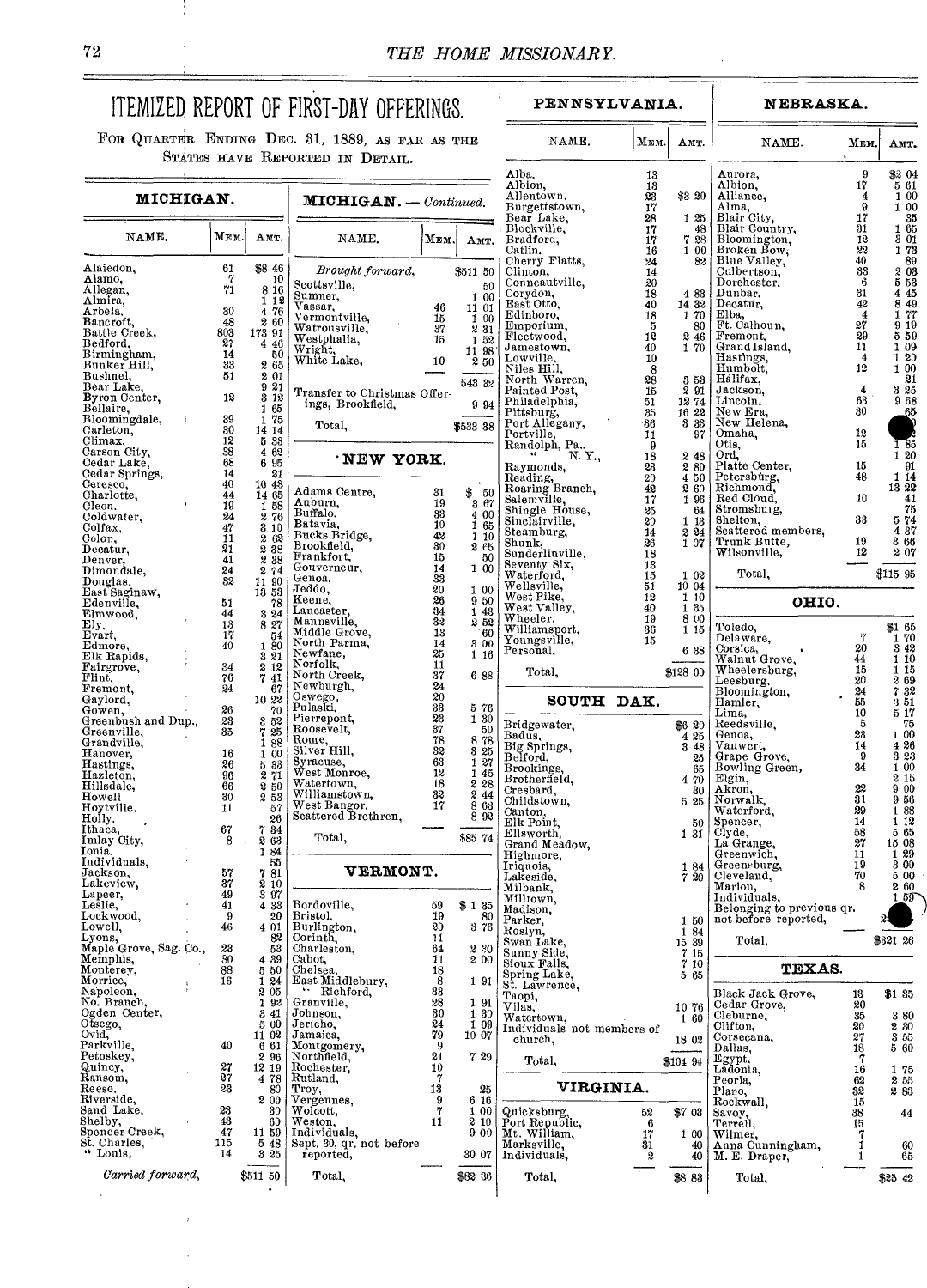| IOWA.                             |      |                        | $IOWA. - Continued.$                  |          |          |  |  |  |
|-----------------------------------|------|------------------------|---------------------------------------|----------|----------|--|--|--|
| NAME.                             | Мем. | Амт.                   | NAME.                                 | Мем.     | Амт.     |  |  |  |
| Ames.                             |      | 37.86                  | Smithland.                            |          | 302      |  |  |  |
| Afton,                            |      | 70<br>4                | Sandyville,                           |          | 12 11    |  |  |  |
| Atlantic,                         |      | 323                    | Storm Lake,                           |          | 431      |  |  |  |
| Atalissa,                         |      | 5<br>46                | State Centre,                         |          | 3 73     |  |  |  |
| Algona,                           |      | 969                    | St. Charles,                          |          | 250      |  |  |  |
| Adel,                             |      | 10                     | Ттаег,                                |          | 5 00     |  |  |  |
| Alta.                             |      | 2<br>75                | West Union,                           |          | 23 99    |  |  |  |
| Brighton,                         |      | 33<br>1                | Waukon,                               |          | 3 06     |  |  |  |
| Bonaparte,                        |      | 342                    | Wilton,                               |          | 182      |  |  |  |
| Beaman,                           |      | 595                    | Woodburn,                             |          | 380      |  |  |  |
| Bowman's Grove.                   |      | 7<br>65                | Winthrop,                             |          | 331      |  |  |  |
| Boone,                            |      | 60                     | Winterset.                            |          | 1 90     |  |  |  |
| Clarinda.                         |      | 30<br>1                | Weston.                               |          | $2\,27$  |  |  |  |
| Clear Lake.                       |      | 2<br>15                | Individuals.                          |          | 410      |  |  |  |
| Croton,                           |      | 222                    |                                       |          |          |  |  |  |
| Castana.                          |      | 2 73                   | Total,                                |          | \$335 10 |  |  |  |
| Coon Rapids.                      |      | 491                    |                                       |          |          |  |  |  |
| Council Bluffs,                   |      | 11 75<br>72            |                                       |          |          |  |  |  |
| Columbus Junction,<br>Des Moines. |      | 10 76                  | ENGLAND.<br>NEW                       |          |          |  |  |  |
| Dayton,                           |      | 1 00                   |                                       |          |          |  |  |  |
| Elkhorn No. 1.                    |      | 7.53                   |                                       |          |          |  |  |  |
| 46.<br>2.                         |      | 10 80                  | Amherst, N. H.,                       | 21       |          |  |  |  |
| ville.                            |      | 873                    | Cornish, Newport and                  |          |          |  |  |  |
| F<br>a.                           |      | 50                     | Claremont, N. H.,                     | 15       |          |  |  |  |
| Fairfield,                        |      | 340                    | New Ipswich,                          | 35       | \$998    |  |  |  |
| Fontanelle,                       |      | 11 19                  | 6,6<br>Washington,                    | 39       | 289      |  |  |  |
| Gilman.                           |      | 141                    | Boston, Mass.,                        | 45       |          |  |  |  |
| Grinnell,                         |      | 6<br>-40               | Mass.<br>Charlemont,                  | 23       | 6 18     |  |  |  |
| Hartley,                          |      | 50                     | Danvers,                              | 48.      | 21 55    |  |  |  |
| Harlan,                           |      | $2\,05$                | k k<br>Dartmouth,<br>$\overline{a}$   | 18       | 1257     |  |  |  |
| Knoxville,                        |      | 72<br>4                | Haverlull,<br>٤ś.                     | 18       |          |  |  |  |
| Lisbon,                           |      | 5 00                   | Ipswich,<br>Ġ.                        | 18       | 85       |  |  |  |
| Lansing,                          |      | 5 04                   | Lynn.<br>t t                          | 17       | 289      |  |  |  |
| Logan,                            |      | 254                    | New Bedford,<br>G E                   | 22       | 2<br>-35 |  |  |  |
| Maquoketa,                        |      | 450                    | Newburyport,<br>Ġ.                    | 17       | 5.74     |  |  |  |
| Milford,                          |      | $\boldsymbol{2}$<br>65 | Reading,<br>66                        | 16<br>16 | 10 67    |  |  |  |
| Monroe,                           |      | 3 3 8                  | So, Amherst,<br>ć١.                   | 205      | 1589     |  |  |  |
| Mt Pleasant,                      |      | 20 74<br>1 05          | " Lancaster,<br>66<br>Vineyard Haven, | 10       | 360      |  |  |  |
| Mona,                             |      | 4<br>00                | Ġ.                                    | 27       | 75       |  |  |  |
| Marion,<br>Moravia,               |      | 76<br>1                | Worcester,<br>Curtis Corner, R. I.,   | 28       | 11 90    |  |  |  |
| New Sharon,                       |      | 1<br>75                | Green Hill.                           | 18       |          |  |  |  |
| Nevada.                           |      | 2<br>54                | щ<br>Greenwood.                       | 14       | 362      |  |  |  |
| Osceola,                          |      | 10 28                  | ٤ś.<br>Niantic.                       |          |          |  |  |  |
| Olin,                             |      | 590                    | 66<br>Providence,                     | 14       | 190      |  |  |  |
| Pilot Grove,                      |      | 8<br>61                | ùК.<br>Slocumville,                   | 29       | 492      |  |  |  |
| Parkersburg,                      |      | 7<br>85                | Berlin.<br>Conn.,                     | 12       |          |  |  |  |
| Riverton,                         |      | 71<br>5                | ţš.<br>East Canaan,                   | 28       | 8 17     |  |  |  |
| Ruthven,                          |      | 3<br>-10               | t t<br>Hampton,                       | 7        | 245      |  |  |  |
| Salina,                           |      | 1 57                   | 44<br>Norwich,                        | 29       |          |  |  |  |
| Sigourney,                        |      | 8<br>27                | Scattered,                            |          | 6 05     |  |  |  |
| Sharps,                           |      | 74<br>4                |                                       |          |          |  |  |  |
| Spencer,                          |      | $2\;19$                | Total,                                |          | \$134 92 |  |  |  |
|                                   |      |                        |                                       |          |          |  |  |  |

WE present this month a report of first-day offerings, by Conferences, so far as the Conferences have reported, for the quarter ending Dec. 31, 1889. Eleven Conferences have sent in itemized reports, against eight for last quarter. Kansas and Arkansas it which reported last quarter, failed to report this; lowa, Ohio, New England, Vermont, and South ota, were added to the list. Michigan and Virginia show an increase in the total amount of offerings. In many of the churches the average donation of each member per week is very small. The largest average is for the church at Darmouth, Mass., where the average is nearly seventy cents per quarter, or about five and one-half cents per week ; the lowest given is for Savoy, Tex., where the donations average one and one-sixth cents per quarter, or less than onetenth of one cent per week. Can it be possible that either of these estimates represent the interest of the church in foreign mission work ? Some churches do not report at all, showing that their attention has not been called to this matter, or else they do not care to invest anything in the foreign mission work, and thus have a part with those who are laboring under

the commission which says, " Go ye into all the world, and preach the gospel to every creature."

The following summary report shows an increase over the preceding quarter of more than \$500.00. These reports should show \$10,000.00 per quarter, and that would not be quite three cents per week for the membership reported below. It is evident that but few are following out the plan of laying by an offering on each first-day for foreign missions.

The openings for work in foreign countries were never so numerous, or the prospects for success so encouraging, as at the present time. Those who lay by their contributions each first day of the week, whether they be large or small, show an interest in this work, and will have a share in the rewards that will soon be given.

### General Report of First-day Offerings for Quarter Ending Dec. 31, 1889.

#### (COLLECTIONS FROM BOXES.)

| <b>NAME OF CONFERENCE.</b>                                                                        | Whole Amount<br>for Quarter.             | Mem. of<br>Conference. | Amount per<br>Member<br>per<br>Quarter. |
|---------------------------------------------------------------------------------------------------|------------------------------------------|------------------------|-----------------------------------------|
| Arkansas,                                                                                         | \$<br>8.55                               | 271                    | .032                                    |
| Atlantic,                                                                                         | 49.66                                    | 151                    | .33                                     |
| California,                                                                                       | 376.79                                   | 2,143                  | .161                                    |
| Canada,                                                                                           | 2.10                                     | 141                    | .015                                    |
| Colorado,                                                                                         |                                          | 316                    |                                         |
| Cumberland Mission,                                                                               |                                          | 75                     |                                         |
| Alabama,                                                                                          |                                          |                        |                                         |
| Gulf.<br>Mississippi,                                                                             | 12.                                      | 90                     | .133                                    |
| Louisiana,                                                                                        |                                          |                        |                                         |
| Illinois,                                                                                         | 2.10                                     | 831                    |                                         |
| Indiana,                                                                                          | 178.18                                   | 1.148                  | .155                                    |
| Iowa,                                                                                             | 327.74                                   | 1,760                  | .186                                    |
| Kansas,                                                                                           | 2.                                       | 2,183                  |                                         |
| Maine,                                                                                            | 4.                                       | 452                    |                                         |
| Michigan,                                                                                         | 533.38                                   | 4,443                  | .12                                     |
| Minnesota.                                                                                        | 505.40                                   | 1,913                  | .264                                    |
| Missouri,                                                                                         | 118.40                                   | 773                    | .153                                    |
| Nebraska,                                                                                         | 115.95                                   | 670                    | .173                                    |
| New England.                                                                                      | 134.92                                   | 736                    | .183                                    |
| New York.                                                                                         | 85.74                                    | 826                    | .103                                    |
| North Carolina,                                                                                   | 8.28                                     | 80                     | .103                                    |
| North Pacific,                                                                                    |                                          | 627                    |                                         |
| Ohio,                                                                                             | 321.26                                   | 1,068                  | .30                                     |
| Pennsylvania,                                                                                     | 128.                                     | 962                    | .133                                    |
| Georgia,                                                                                          |                                          |                        |                                         |
| S. Atlantic,<br>Florida,                                                                          | 13.77                                    | 141                    | .097                                    |
| South Carolina,                                                                                   |                                          |                        |                                         |
| South Dakota,                                                                                     | 104.94                                   | 686                    | .15                                     |
| Tennessee River,                                                                                  | 5.22                                     | 171                    | .03                                     |
| Texas.                                                                                            | 25.42                                    | 425                    | .06                                     |
| Upper Columbia,                                                                                   | 31.94                                    | 438                    | .073                                    |
| Vermont,                                                                                          | 82.36                                    | 473                    | .174                                    |
| Virginia,                                                                                         | 8.83                                     | 118                    | .075                                    |
| West Virginia,                                                                                    | 25.46                                    | 125                    | .203                                    |
| Wisconsin,                                                                                        | 300.25                                   | 1,709                  | .176                                    |
|                                                                                                   |                                          |                        |                                         |
| Total,                                                                                            | \$3,512.64                               | 25,945                 | .135                                    |
| Received for quarter ending Sept. 30, 1889,<br>$\ddot{\phantom{1}}$<br>$\alpha$<br>$\mathfrak{c}$ | $\mathfrak{c}$<br>$\mathfrak{c}$<br>June |                        | \$3,004.80<br>2,909.31                  |

The small sums reported for Illinois, Kansas, and Maine, are donations sent direct to this office. These States with some others failed to get their donations to us during the quarter.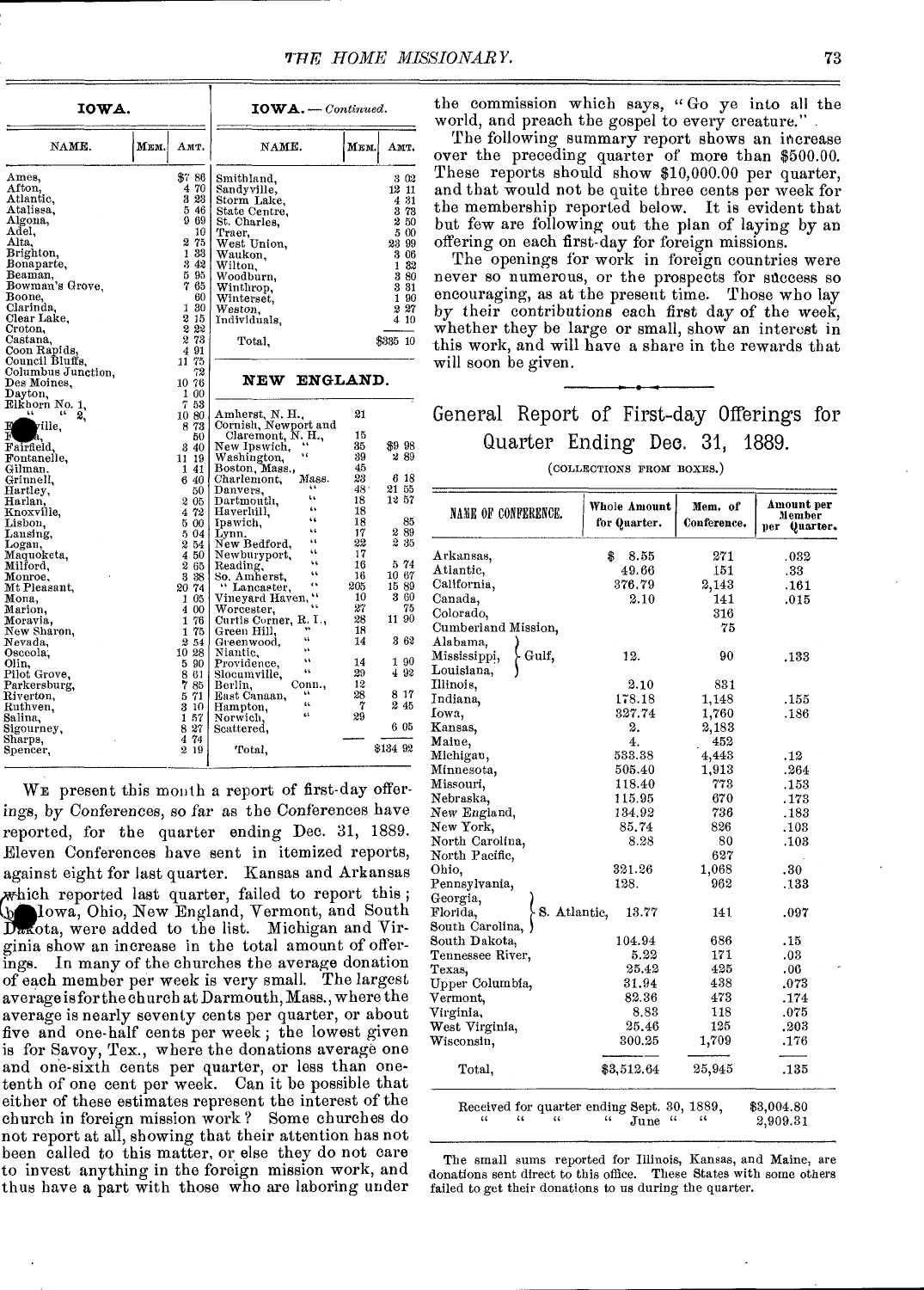# Extracts from Correspondence.

THE following letter was received by the Illinois Tract Society with permission to publish it : —

" I have just read the copy of the *American Sentinel* sent me, and am well pleased to know that the true American spirit of maintaining religious liberty still lives. The priesthood of this country and its missions, are constantly on the alert to bring about a state of things by which the priestly power and priestly intermeddling will be recognized, and permitted in political and governmental affairs. They cannot, it seems, like the Shunammite, 'dwell ' with their own people,' but seek to control everybody and everything. Such a state will prove certain death to religious liberty in this country, but that is just what they secretly desire. I do not understand the *Sentinel* to be in any sense irreligious ; but it simply seeks to maintain the true boundary to religious intermeddling, to require them to stay at home and attend to their own business, and not strive to appropriate Cæsar's property. In all of which I most cordially concur."

From a gentleman in Canada : —

"I received the publications you sent me a few days ago. I will be pleased to receive anything of the kind you may send. I am deeply interested in Bible study. The Sunday Sabbath has always been a problem to me. 1 have read other arguments on the Seventh-day Sabbath, and after perusing your publications I have to confess my conversion to your doctrine, but cannot bring myself to believe that the church and State should be entirely separate. 1 think a man who wishes to worship, should have the protection of the law from molestation, but complete toleration.

" I would be very glad to receive your periodical, the *Signs of the Times,* for a time, to get more light on this subject. It is also a great help in Bible study. There is another subject upon which I would like more light. and that is 'the state of the dead.' I think Uriah Smith has written an article on that subject, and I would be glad if you would send it to me, or any other good work on this subject. Whatever publications you may see fit to send will be heartily welcomed.

#### FROM PRESIDENTS OF SCHOOLS.

" It is fitting, after we have been reading your very excellent paper, the *Signs of the Times,* for several weeks, and other books which you kindly sent us, that we should give you an account of the use made of them. The *Signs of the Times* is read every week by myself,' and then by many of our students in the reading-room. After it has thus gone around, I allow any of the students who desire, to take it home with them. The other small books were distributed, and have been read and re-read. I have made a different use, however, of the book on 'Social Purity.' That, after being read by my wife, has been kept in my desk.

"It has been my custom to give two lectures a week, one to the boys and one to the girls, and 1 have woven into my lectures nearly every sentiment in the book, and have read it more than once. Have been careful to acknowledge the source. The pledges for boys and girls, or rather for men and women, have been copied on the blackboards, and many of our students can repeat them from memory. Thus you see that your good deeds are not lost.

> " They may be as bread on the waters cast, Gathered while the ages last."

" I would have written you sooner, but I thought best to wait till I might give you an account of the use made of your much appreciated gifts.

 $\cdots$ 

" Please accept my sincere thanks for your valued favor, and also for the most excellent literature men tioned therein. In a word, it is the best, purest most appropriate matter ever sent to this institution. Scholars and teachers are delighted. Every piece has been read and changed hands since Saturday night. The temperance tracts are greedily devoured. Social Purity' is by far the best thing ever put into our reading-room. The organization of two societies will be the result of its being read in this school. A few of the pupils wish to purchase copies. Can they be had? Again thanking you, and wishing you health and prosperity, according to your highest desires, I am with respect,

#### FROM EDITORS.

" In reply to your letter, I will say that I will be very glad to receive, and second the *Sentinel* in its work, if the inclosed tract, 'Religious Legislation,' in any manner voices the sentiment of the *Sentinel.*  I am utterly and unalterably opposed to the union of church and State in the remotest sense, considering, as I do, religious liberty one of the fundamental principles of our government. It is the one cherished by me above all others of our free country, and for which I would freely shed the last drop of my blood to leave untarnished to our posterity. Hoping your society the most abundant success, I am,

" I am deeply interested in all efforts made by Christian patriots to maintain the institutions of our country, as we have received them, and should be glad to see the *American Sentinel,* but I can give but little space in my periodicals to any subject except the Sabbath-school lessons. I will, however, notice your society editorially, and commend your work.

 $\mathcal{L}$ 

 $\epsilon$   $\epsilon$ 

" Yours of February 27, in which you propose to send the *American Sentinel* for several weeks, has been received, and your generous offer accepted. The *Commercial* being thoroughly Democratic, is consequently opposed to all fanaticism and fanatics. The Constitution is good enough as it is.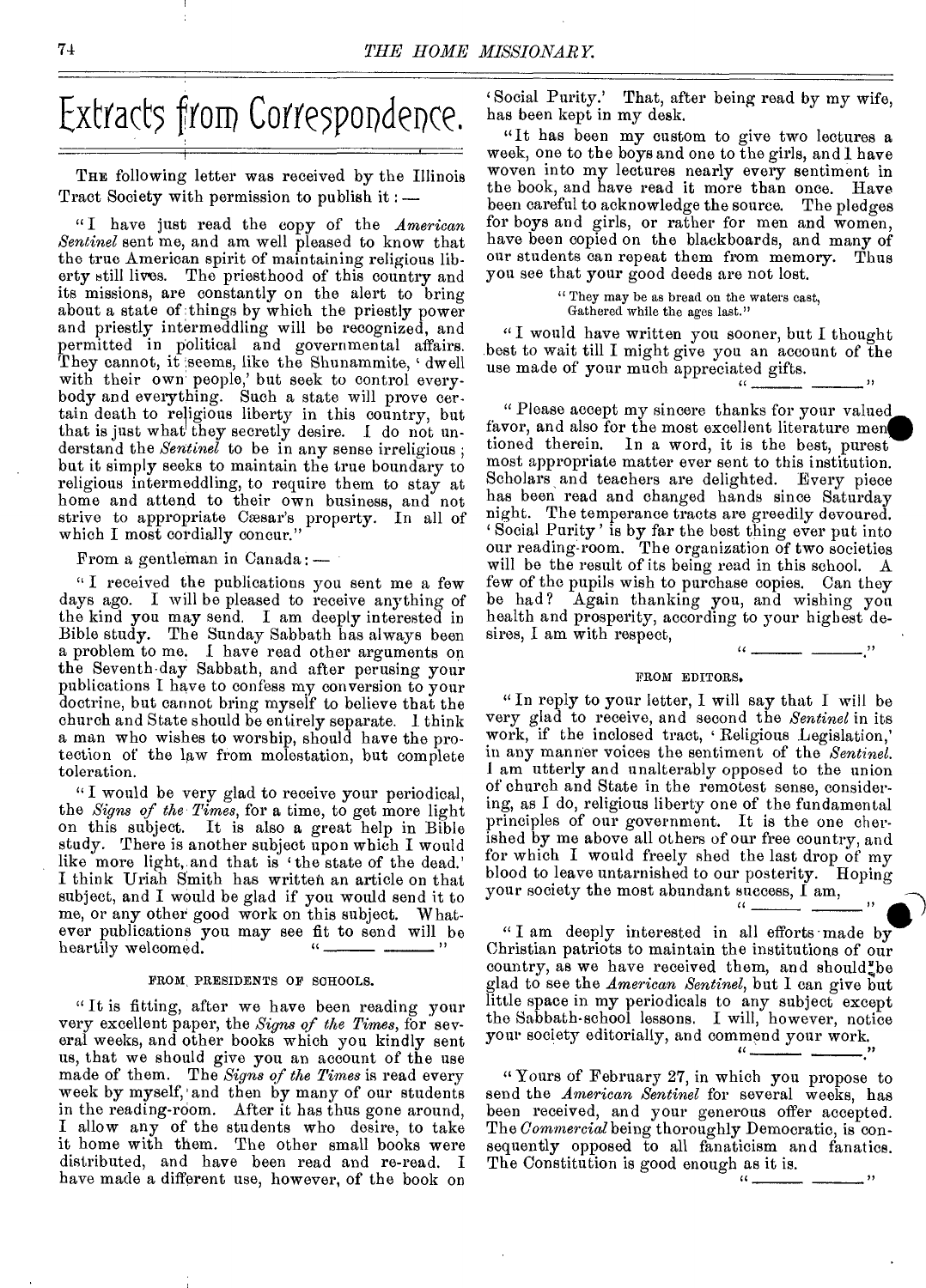# The Children's Page.

WE hope that the older ones will do all they can to help make this<br>page a profitable one for the children. In some schools it may be best<br>to have the article read in place of the general exercises of the children's<br>divisi

#### **THE DISCOVERY OF AMERICA.**

THE whole continent of America was unknown, till about 5,500 years of earth's history had passed. Before this time Europeans looked westward, upon the Atlantic Ocean, with terror. They were taught to believe that sea-monsters lived in its dark waters, ready to destroy every ship which dared venture would fall a victim to the roc, that gigantic bird, m them ; or escaping this fearful danger, " it which lifted ships into the air, and crunched them in the clouds." The Arabians, who were the best geographers of the time, represented on their maps "the bony and gnarled band of Satan, rising from the waves of the Sea of Darkness, as the Atlantic was then called, ready to seize and engulf the presumptuous mariner."

But God's time drew on for the discovery of America. "Just when men were slowly learning to put confidence in the mariner's compass, there arose in Europe a vehement desire for the discovery of unknown countries. In the capitals of Portugal and Spain was one who, during eighteen years, had not ceased to importune incredulous monarchs, for ships and men, that he might open up the secrets of the sea. He was a tall man, of grave and gentle manners, and noble, though saddened look. He felt himself to be Heaven's chosen agent. His name was Christopher Columbus."

Columbus was born in Italy, in 1435, of poor parents. He thirsted for knowledge, with which he stored his youthful mind. His learning interested Marchena, a good prior, who introduced him to the court of Spain, and this finally led to the to the court of Span, and this maily led to the<br>discovery of another great continent. All this was<br>the result of faithful study, of deep religious interest,<br> $\bf{d}$  perseverance under great discouragements.<br>Dear children, he result of faithful study, of deep religious interest, perseverance under great discouragements.

Dear children, be studious; be faithful in all things. There is not another America to be discovered, but there is an infinitely greater work to do. There are souls to be converted, each of whom is of more value than the whole world. God has no use for another Columbus, but he does have use for every rightminded child.

Columbus applied to his native city, and then to Portugal, and three times to Spain, for ships ; but in vain. Learned men considered his ideas absurd. Some said his views were dangerous, if not against the Bible ; and some declared that if there were a country away out in the Atlantic, to counter-balance the Eastern Continent, as Columbus said there was, that the people there must walk on their heads, and they did not care to find it.

But Isabella, Queen of Spain, bravely facing all this opposition, sent a messenger to recall Columbus, who bad left the city for the last time. He hesitated ; then the courage of the Queen appeared to him so grand, that he returned to her. King Ferdinand wished it distinctly understood that he would have nothing to do in the matter. Thus he put from him the glory that might have been his. How many, like him, fearing to stand alone, will lose the eternal glory of the saved.

Isabella sacrificed her jewels, to meet the expenses of the voyage. Did you ever think, that the first step in the history of this wonderful land was bought with the sacrifice of the most costly treasures of one of earth's noblest rulers ? and that the work was accomplished through many severe trials and prayers? But has it not paid? Who of us will learn the lesson it teaches?

Palos, whose annual taxes were two ships, was ordered to give them to Columbus, while criminals awaiting trial were permitted to accompany him as sailors. Terror took hold of the people of Palos.<br>Owners of vessels hid them in distant creeks. At Owners of vessels hid them in distant creeks. last " the *Pinta* was seized, and laid up for repairs. All the carpenters turned sick, and no rope, wood, or tar were to be found." Finally three ships were furnished. The sailors were greatly afraid. "They confessed their sins (the best they knew how ; they were all ignorant Catholics), and with Columbus at their bead, they went in procession to the monastery, and received the Eucharist, that is, the Lord's Supper." And now, August 30, they were ready to start. The royal standard, representing the crucifixion, was hoisted at the main ; and Columbus, standing upon the quarter-deck, gave the order to spread the sails in the name of Jesus Christ.

Day after day, and month after month, on, on came the little fleet, till hundreds had grown into thousands of miles ; and yet no land appeared. Several times the sailors rebelled. At length, October 10, every soul positively refused to go farther, and commanded Columbus to return. leader trusted in God, who did not forsake him ; it is believed that the Lord subdued the revolt. Soon pigeons flew about in abundance. A bush, red with berries, a tuft of grass, etc., were recovered from the water. The ships were called together, and after the usual prayer, Columbus told his men that their trials were nearly ended. It was October 11, 1492. "No eye was closed that night. . . . The great mystery of the ocean was to be revealed on the morrow." they found a good land, or a desert? The morning revealed an island, clad in tropical verdure, and rich with summer fruits. A lake of fresh water glittered through the foliage, while birds of gorgeous plumage flitted around, and delicious fragrance filled the air. Columbus leaped upon the shore, kissed the earth, gave thanks, and planted the standard of the cross which he bore, naming the land San Salvador, in memory of the Saviour. To Seventh-day Adventists there is a deep meaning in the thought that Columbus, as he said, sought a new country for " the extension of the gospel."  $M. E.$  STEWARD.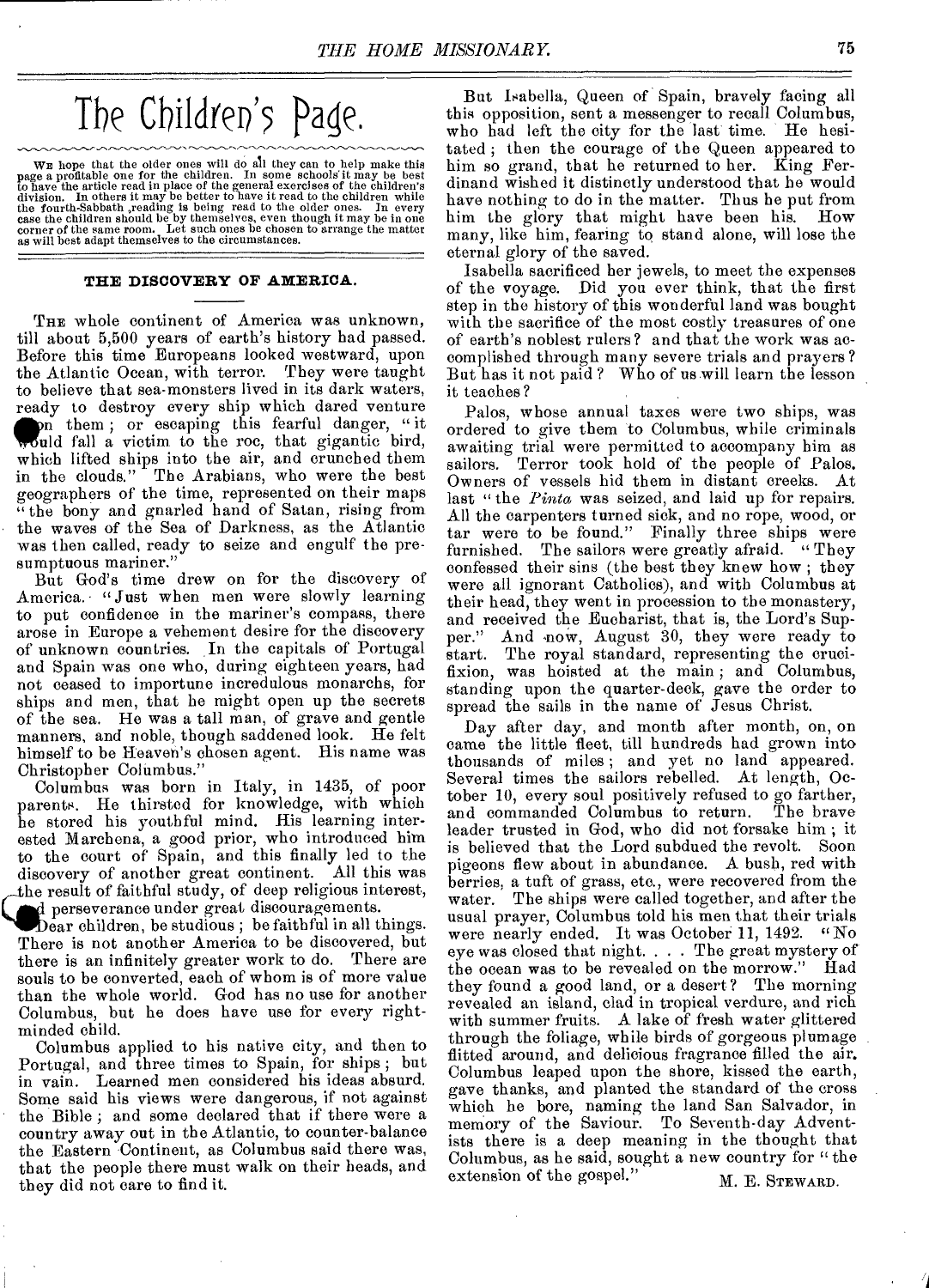## FOREIGN MISSIONS.

#### CONDUCTED BY W. C. WHITE.

#### **THE RUSSIA-GREEK CHURCH.**

THERE is a tradition among the Russian people. that Christianity was first introduced into their country by the apostles. It is affirmed that St. Andrew planted a cross on the hills of Kieff, and predicted that the light should shine forth on that spot. But historians date the conversion of the Russians from paganism to Christianity no farther back than the ninth century. At that time, Reurik, the chief of a band of Scandinavian adventurers, conquered several Slavonic and Finnish tribes in the vicinity of the Black Sea, and established a new State, called Russia.

In 866 two chieftains, engaged in a piratical expedition on the shores of the Bosphorus, laid siege to Constantinople. A storm, ascribed by the Greeks to a miracle, partly destroyed the piratical fleet, and the terrified Russians are said to have demanded baptism. Be that as it may, there are many traces of Christianity having begun about this time to spread among the Russian people.

Near the close of the tenth century, Valdemar the Great was solicited by Mohammedans, Jews, and Latin and Greek Christians, to adopt their religion. He sent out ten leading men to examine these religions in the countries where they were professed. On their return, the envoys reported that they had seen Mohammedanism and Catholicism in poor and barbarous provinces ; but they had witnessed with rapturous admiration the solemnities of the Greek religion in its magnificent metropolis, and adorned with all its pomp. The Greek religion was adopted ; Valdemar was baptized, and married a sister of the Greek emperor, and then he ordered the pagan idols destroyed, and his Russians to be baptized. Having thus compelled the adoption of Christianity, he established schools in which instruction was given in the Sacred Scriptures.

Valdemar died in A. D. 1015, and his son, Yorslan the Wise, caused the Holy Scriptures to be translated into the Slavonian, and invited many Greek priests to settle in Russia for the instruction of the people.

For six centuries the Russia-Greek Church was governed by metropolitans dependent on Constantinople. Some of them were Greeks sent direct from the patriarch, while others were Russians, elected by a synod of their own bishops, and sanctioned by. the Greek patriarch.

In the sixteenth century the Russia-Greek Church became independent of the patriarch of Constantinople. Czar Theodore quarrelled with the Sultan, and formed the idea of establishing a partiarchal throne in Russia. This he was soon able to do, for Jeremiah II., patriarch of Constantinople, refusing to submit to some of the encroachments that the Sultan Amorath was making upon the privileges of the Greek Church, fled to Russia, and while there gave his consent that an independent patriarch should be consecrated for Moscow.

The consecration of the Russian patriarch took place in 1589. The other Greek patriarchs decreed that this should rank as the fifth and last; but the czar insisted that the patriarch of Moscow should rank above the patriarchs of Alexandria, Antioch, and Jerusalem. The Muscovite patriarchs were only ten in number, and they were obliged, until the middle of the seventeenth century, to obtain confirmation in Constantinople. In their own country, however, they exercised great influence both in ecclesiastical and temporal affairs, and as a token of the high respect in which they were held, it was customary for the emperor, on Palm Sunday, every year, to hold the bridle of the ass on which the patriarch rode through the streets of Moscow, in commemoration of Christ's entrance into Jerusalem.

" Peter the Great, when he succeeded to the throne, was not a little jealous of these ambitious ecclesiastics, and he resolved to put an end to the patriarchate. On the death of Adrian, the last of the ten patriarchs, which took place in 1700, the Russian bishops assembled to elect a successor, but their proceedings were suddenly interrupted by the entrance of the Czar Peter, who, bursting into a violent rage, struck his breast with his hand, and the table with his dagger, exclaiming, 'Here, here is your patriarch.' He then hastily quitted the room, casting a look of withering scorn upon the thunderstruck prelates. Thus Peter the Great, to use the language of Mr. Edward Masson, 'With the solemn sanction of the synod of Constantinople and the patriachs of the Eastern Church, determined that for the future, the canonical superintendence of the Russian Church should be intrusted to a permanent administrative synod, consisting of a certain number of bishops, several presbyters, and an imperial procu-This scheme was fully carried out, and is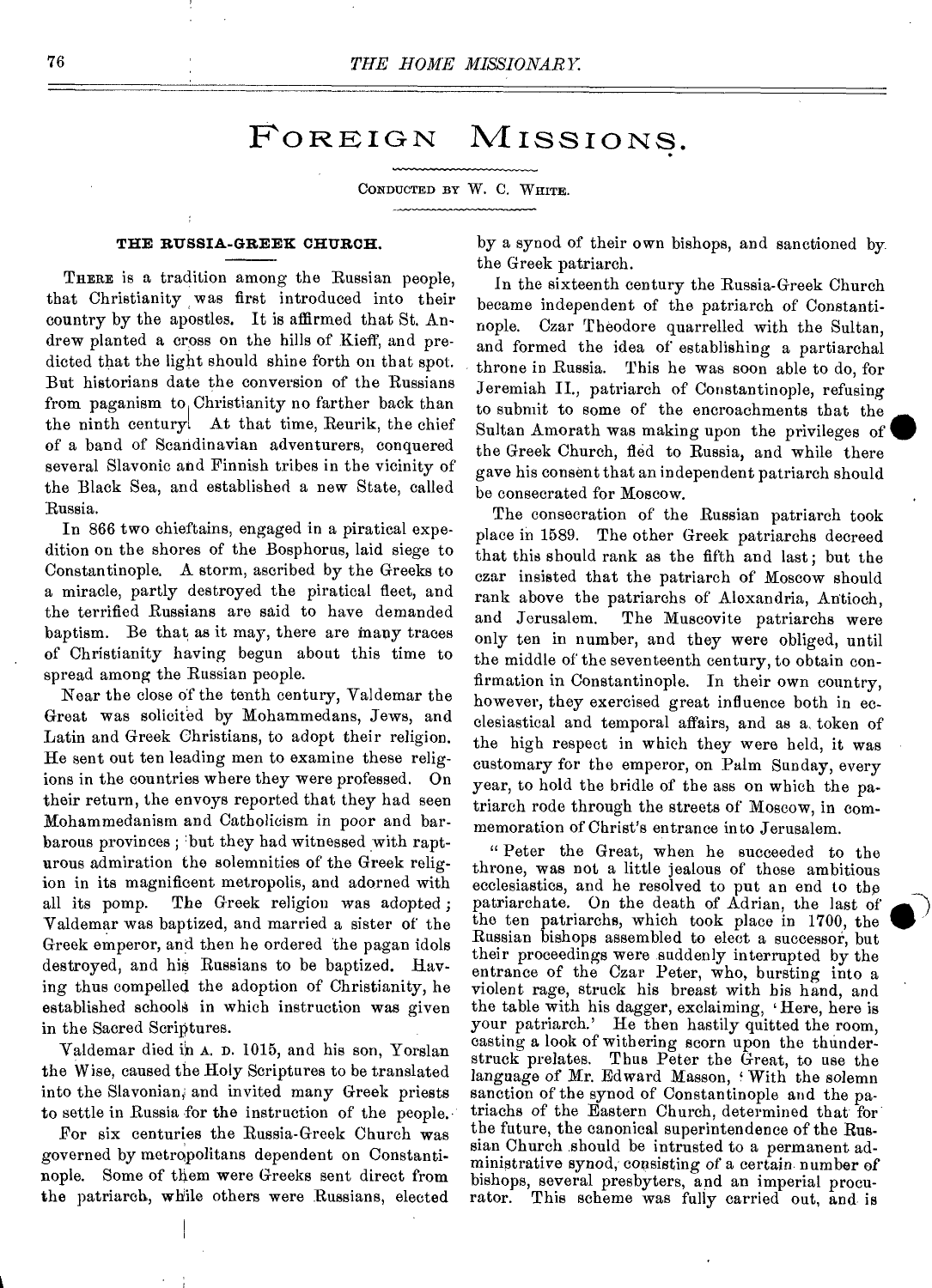still the existing ecclesiastical system fo Russia. The presbyters sit and vote along with the bishops ; and the business of the procurator, who is neither president nor a member of the synod, is merely to observe the proceedings, and to give or refuse the sanction of the civil power to all decisions not purely spiritual.'

"To suppose, as in this country many do, that the Czar claims to be head of the Eastern Church, or even of the Russian, is a most egregious misapprehension. As absolute sovereigns, the emperors of Russia no doubt virtually control ecclesiastical affairs, and everything else throughout their empire ; and it is notorious that their policy aims at maintaining an influence over the members of the Eastern communion. It is most certain, however, that they scrupulously profess to respect the canonical constitution, and the spiritual independence of the church. They and the spiritual independence of the church. They<br>
merely claim, and solely in Russia, that *circum sacra*<br>
authority which even the Westminster Confession<br>
accords to the civil magistrate. To reconcile the accords to the civil magistrate. To reconcile the church's theoretical independence with imperial interference, an explanation is given which is certainly more plausible than the fiction of the *lex regia* under the first Roman emperors, or the English *conged' Sire.*  The Russians are told that the election of bishops and of all other pastors is a canonical right of Christian communities ; but that in Russia the emperor is reluctantly compelled to exercise it in behalf of his subjects, till the mass of the people be sufficiently enlightened to exercise it safely themselves."

The college of prelates which Peter thus established under the name of the Most Holy Synod, was declared in 1723, to be the supreme authority in the church. The first meeting of the synod was held in Moscow, and at that period it consisted of twelve individuals ; but it has since been transferred to St. Petersburg, and its numbers are entirely dependent upon the will of the emperor and the advice of the imperial procurator. It is usually composed of two metropolitans, two bishops, the chief secular priest of the imperial staff, and the following lay members : the procurator or attorney, two chief secretaries, five secretaries, and a number of clerks. The taries, five secretaries, and a number of clerks. procurator has the right of suspending the execution of the decisions of the synod, and of reporting any case to the emperor. The synod decides all matters relating to the faith of the church, and superintends the administration of the dioceses from which it receives twice a year a report of the state of the churches and schools. In imitation of the Russo-Greek Church, the Greeks, since they became an independent kingdom, have established a Holy Governing Synod, its organization having been effected at Nauplia, in 1833.

"The rule of faith according to the Greek Church includes the Holy Scriptures and the decrees of the first seven general councils. They deny infallibility either to their patriarch, or to the church, and yet they refuse the right of private judgment to the laity in matters of religion. One of their distinctive doctrines refers to the nature and constitution of the

Holy Spirit, who they allege to be consubstantial with the Father and the Son, but to proceed from the Father only. The Sacred Scripture they hold is to be received according to the tradition and interpretation of the Catholic Church," which is believed to have an authority not less than that of Sacred Scripture, being guided by the unerring wisdom of the Holy Ghost. Election is maintained as proceeding on foreseen good works, and not on the sovereign decree of God. They admit the intercession of saints and angels, and above all, of the Virgin Mary, "the immaculate Mother of the Divine Word."

#### **IS THERE HOPE FOR RUSSIA**

Jr is not without fitness that Russia is represented by the bear. The character of the nation is correctly set forth by the well-known tenacity of this animal. The nation is also as exclusive as tenacious. The strength with which it clings to ancient customs is equalled only by the persistency with which it resists the reforms of modern times.

The character of a nation is judged by its laws; and in this case its severity may be estimated by their number. The revised criminal code of 1868 contained 2,200 paragraphs ! Enough, it would seem, to cover every act a man is capable of performing, both good and bad ; and it is a fact that they do cover good acts. The State religion (Greek Catholic) is carefully guarded against all reforms, but the possibility of its members backsliding. Here are some brief extracts from the laws on this subject :  $\cdot$ 

" He who induces any one to leave the Orthodox national Church, and to join any other Christian denomination, will suffer the correctional penalty of the first class, fifth degree."

This penalty is banishment for life to Siberia.

" He who knows that his wife, his children, and other persons intrusted to his care intend to leave the Orthodox Church, and does not employ all means at his command to prevent it, will be imprisoned for from three days to three months, and, in case he belongs himself to the Orthodox Church, will be subjected to a church penance."

" He who disseminates the heretical and schismatical teachings of those who have left the Orthodox Church, or founds a new sect injurious to religion, forfeits all the rights and privileges of his rank, and will be transported and colonized for life."

This gives some idea of the character of Russian laws, and when considered that there are 2,200 paragraphs in this code, one can form an idea of the narrow limits to which *legal* actions are confined.

It is said that a religious war is the most cruel of all wars ; this is because religion calls into exercise the highest attributes of the soul, and when these are turned to an evil purpose, they lead men to greater lengths than mere political motives would carry them. Likewise, great talents devoted to an evil work are much more injurious than ordinary abilities; on the other hand, if turned to good purpose, they are proportionately better. This principle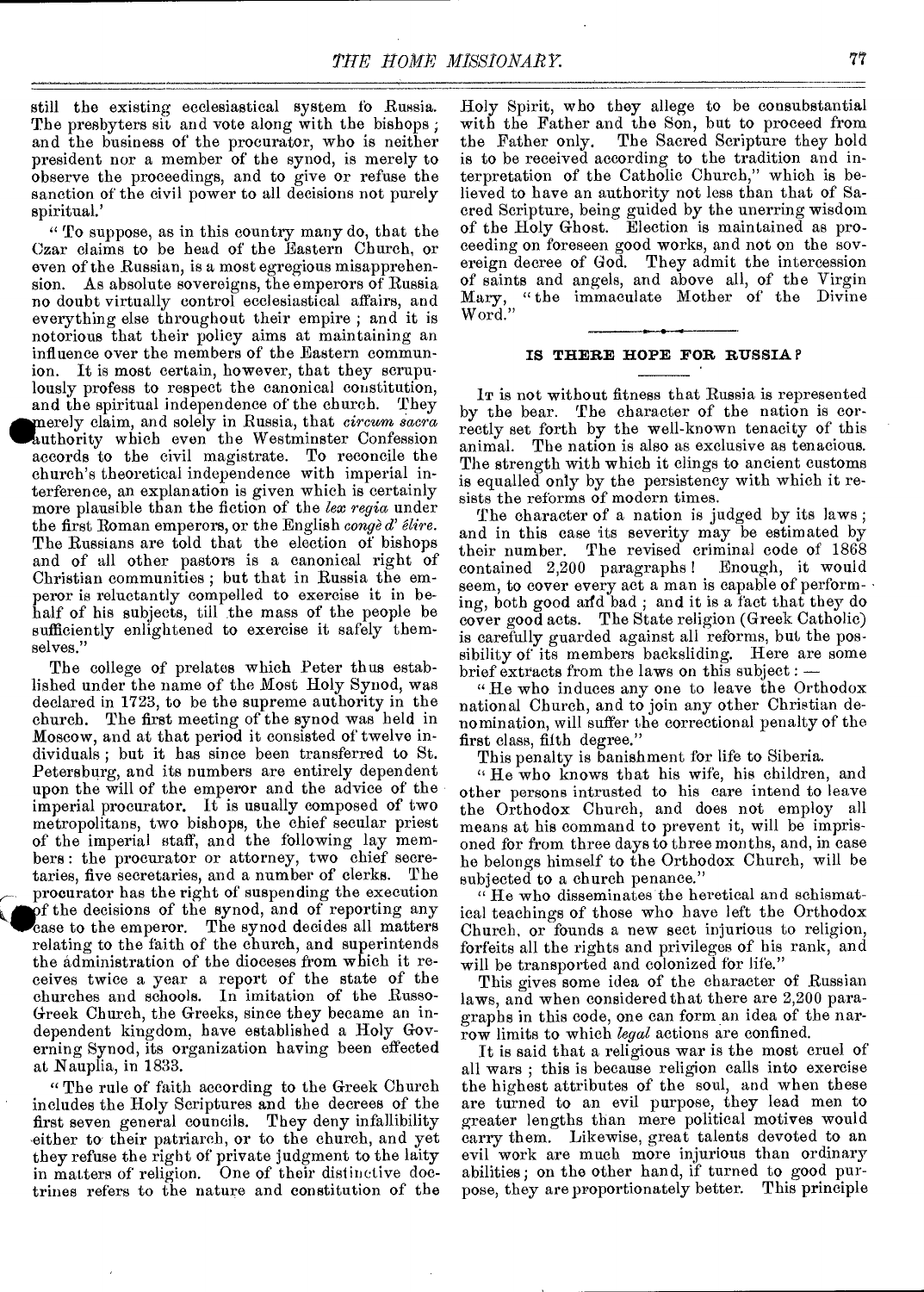applies to the condition of things in Russia. If the Russians are the most persistent in resisting the truth, they will hold to it the most tenaciously and zealously when they accept it.

Although severe laws reduce to a minimum all chances for reform, the case is not rendered hopeless. While these restrictions tend to debar all efforts to in troducd the truth, they engender a greater desire for freedom and reform on the part of the peo-<br>ple. Most vigorous efforts have been made to resist Most vigorous efforts have been made to resist the iron rule of Russia; many papers have been suppressed for their efforts in this direction. Thousands of lives have been sacrificed in the interests of political freedom. In the face of life banishment to Siberia, men have boldly stood up for the right ; rather than violate their consciences, they were ready to lose positions of honor, be separated from their families, and be dragged from a life of comfort to the most dreary convict drudgery for life in the mines.

If men will do all this from mere political motives, what will they not do for religion? So long as Russia has men of this stamp, there is hope. If the truth is brought to the knowledge of such, they will not hesitate to embrace it, though it may cost all earthly privileges and even their lives.

But, we are not left to reason alone in reaching this conclusion. The experience of our work thus far in Russia teaches the same. In the face of these severe laws, our work has made more progress there than in any other field in Europe or America, in proportion to the amount of labor performed and money expended. Are we not warranted, then, in stating that Russia is one of the most hopeful fields? It is true, that those who labor there, and those that embrace the truth in that field may be obliged to endure more persecution than in any other field at present. But instead of frightening us away, this should arouse in us a greater spirit of sacrifice for that field, especially since the people there manifest such a willingness to sacrifice for the truth. Here is the largest empire in the world, with many honest souls that would rejoice in the truth, were it sent to them. Does not the responsibility rest upon us who know the truth, of carrying it to them ? It certainly does ; let us therefore remember this great field.

H, P. HOLSER.

#### **INTRODUCTION OF OUR WORK IN RUSSIA.**

IN the summer of 1878, five Mennonites in Dakota began the observance of the Bible Sabbath, from the reading of German tracts furnished them by Danish and American neighbors. A few months later, thirtyfive more near Milltown, Dak., accepted the Sabbath, through the efforts of E. H. Pullen, an American colporter, who spoke but little German, but who pointed out texts in his English Bible, which they searched out, and studied in their German Bibles. Elder L. R. Conradi labored for several months among the Germans in Dakota, and three churches were organized, and in 1883, Elders Conradi and H. Shultz held a tent-meeting at Sutton, Neb. •

Those who accepted the Sabbath in Dakota and Nebraska, sent many papers and tracts to their friends and relatives in Europe, and as early as 1882, some in Russia began to observe the true Sabbath. In 1883 an aged brother from Milltown, Dak., returned to Russia, and spent a year among his old friends, endeavoring to teach them the true Sabbath. As a result, the Sabbath-keepers in Russia (about forty-two in number) plead that a minister should come, to teach them more thoroughly, and organize them into churches.

In response to the oft-repeated calls of the Russian brethren, Elder Conradi left Basel, Switzerland, June 28, 1886, reaching Odessa, July 8, where he was met by Brother Gerhard Perk, who understood both the German and the Russian language, and who from this time served as an interpreter, and shared his labors and imprisonment.

After two weeks of active labor in which several companies of Sabbath-keepers were visited, and a church organized, besides speaking to large audiences in friendly German communities, Elder Conradi and his companion were arrested, and hurried off to Perekop, where they were imprisoned for five weeks, during which time it was almost impossible for them to receive or convey information to their anxious friends. (For particulars see " Historical Sketches of Seventh-day Adventist Foreign Missions.")

The charge upon which Brethren Conradi and Perk were arrested, was that they were teaching Jewish heresy. The usual penalty for this offense is exile to Siberia. This charge made in anger by a gentleman whose family were deeply interested in a discourse by Elder Conradi on the Sabbath question, might have resulted in a long imprisonment without trial, had not the American Minister at St. Petersburg taken active and energetic measures to secure their release.

In this case, as of old, the imprisonment of the preacher resulted in the " furtherance of the gospel," for the report of the arrest, imprisonment, and release of Elder Conradi and his companion, going everywhere, has aroused much inquiry as to the doctrines that he taught, and has opened the way for reading-matter, and for the labors of Elders Laubharland Klein.

A few months after Elder Conradi's visit, Brother Conrad Laubhan, who had spent several years in Kansas, where he received a knowledge of Advent and Sabbath truths, returned to his old home near Saratov, on the Volga, and labored successfully as a eolporter. In June, 1888, he attended the campmeeting at Mars, Norway, where he was ordained to the ministry, and after a few weeks of labor and study with Elder Conradi, in Germany, and a brief visit to Basel, Switzerland, he returned to Russia, where he has labored since, meeting much opposition from the Lutherans, as well as from the Russian authorities. Brother Gerhard Perk labored effectively as a colporter, till forced to leave Russia to avoid imprisonment, since which time he has labored with Elder Conradi, in Germany.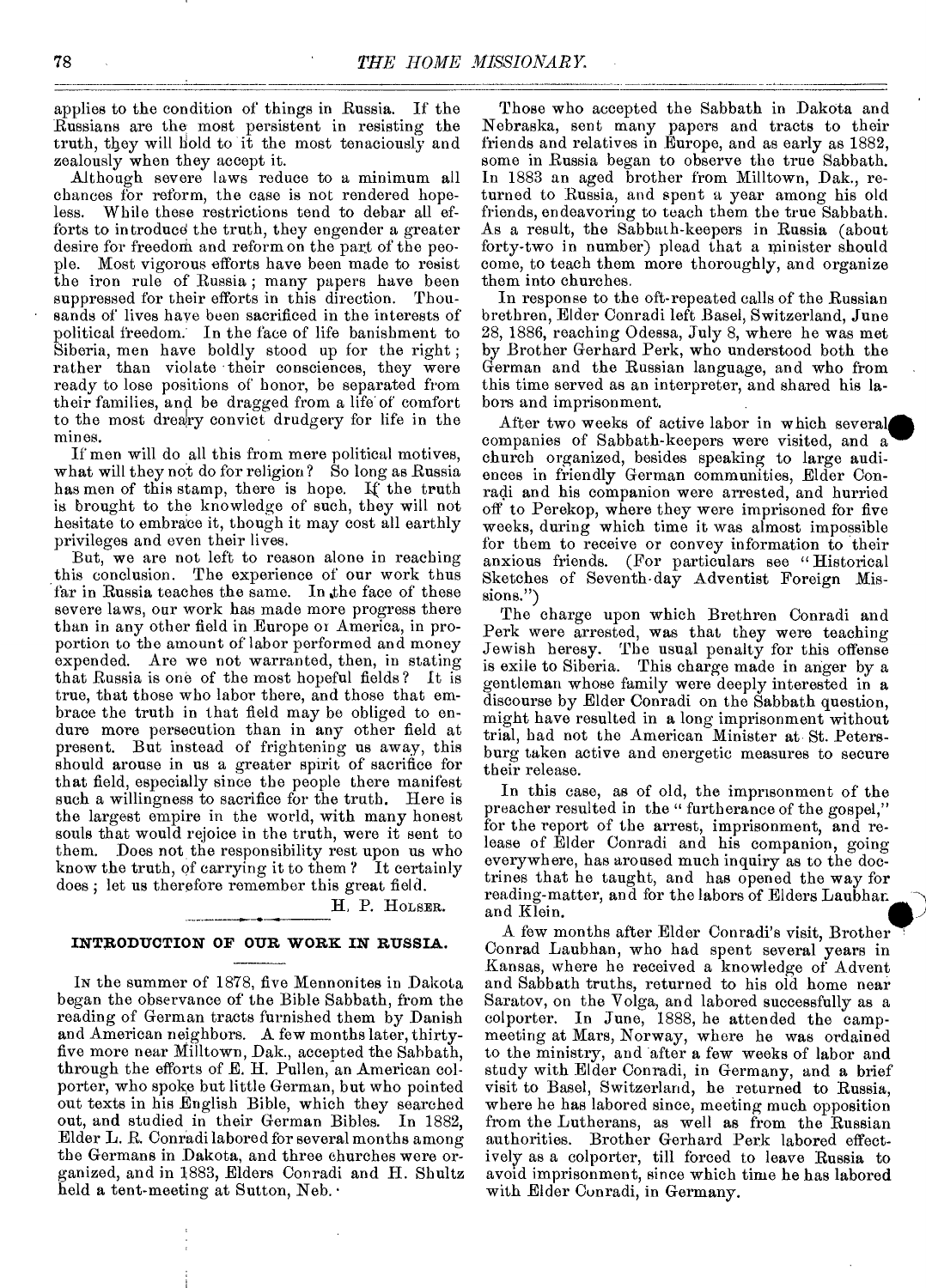In the autumn of 1889, there were one hundred Sabbath-keepers in the vicinity of Saratov, and as many more in the Caucasus. There were also churches on the Don, and in the Crimea. These churches on the Don, and in the Crimea. companies are far apart, and the laborer is so greatly hindered by the opposition of the Government, that an additional• laborer was necessary, and Brother Jacob Klein, of Nebraska, after spending a few months in study and labor in the Hamburg Mission, was ordained, and sent to the Russian field. From the *Review,* of March 11, we see that although hindered by delays in getting his passport, he has been doing a good work in his own neighborhood. (See *Review,* Vol. 67, page 154).

And now, most earnest appeals are made by Elders Laubhan and Klein and the churches in Russia, that Elder Conradi shall visit them again, to counsel and instruct the laborers and church officers, and to establish a general organization of it is found to be doing a good work in its own heighborhood. (See<br> *Review*, Vol. 67, page 154).<br>
And now, most earnest appeals are made by Eld-<br>
ers Laubhan and Klein and the churches in Russia,<br>
that Elder Conradi shall visit them again, expedient.

At a recent meeting of the Foreign Mission Board, a resolution was adopted, recommending Elder Conradi to visit Russia, as soon as his work in Germany will permit. In this perilous and expensive trip, he should have our prayers and such financial aid as those specially interested in the Russian work are able to render. able to render.

#### **QUESTIONS.**

#### RUSSIA.

1. Where is Russia, and what is its size ?

2. What is the number of its people ?

3. What is the character of the Russian Government ?

4. What is the prevailing religion in Russia ?

5. To what extent are other religions tolerated ?

6. What advantage has the State Church ?'

7. How is the Russia Greek Church governed ?

8. Through what officers does the Czar control the "Holy Synod?"

9. Are there many dissenters from the State Church ?

10. How does Protestantism compare with other creeds in Russia?

11. How did the Seventh-day Adventist doctrines first enter Russia ?  $\overline{\mathbf{Q}}$ 

12. When was a minister first sent there ?

13. What was the result of his labors ?

14. How long was he in prison ? and where ?

15. What was the result of this ?

16. Who have labored in Russia since Elder Conradi's return ?

17. Why is he requested to visit Russia again?

#### NOTES.

THE Russian empire is the largest in the world. In fact it is one sixth of the territorial surface of the earth. Covering Eastern Europe and Northern Asia, and separated from Alaska by only a narrow strait, it is neighbor to the United States on the east, a terror to Turkey and India on the south, and the cause of much perplexity to Austria and Prussia on the west.

RUSSIA has a population of more than a hundred million, over fifty million of whom are Russians. The remaining millions are composed of more than a hundred other nationalities and tongues.

THE Government of Russia is an absolute hereditary monarchy ; the legislative, executive, and judicial power being united in the Emperor, whose will alone is law.

TOLERATION of all religions which do not violate public morality or good order, exists in Russia, and not to profess the orthodox Greek faith, — the national religion, — does not disqualify for the enjoyment of any civil rights.

THE law does not allow those who already belong to the established faith to secede from it; and if, in a household, either of the parents be a member of the Greek Church, all the children must be brought up within that communion.

THE emperor is the head of the church, the affairs of which he directs by means of a synod composed of the chief prelates, who are summoned from their dio-, ceses to attend its meetings.

DISSENT, in all its forms, has not only been discouraged, but in many cases rigorously and even cruelly repressed.

IN Russia there are 9,182,077 Roman Catholics : 76,- 343,279 Greek and Armenian Catholics ; 3,574.627 Jews ; 10,407,240 Mohammedans ; 497,049 pagans ; 3,476, 925 Protestants ; 106,327 Buddhists, Confucians, etc. ; and 325,148 miscellaneous creeds. The total population of Russia is 103,912,642.

THE administration of the Government is accomplished through four great Boards : 1. The " Council of the Empire," which in 1885 consisted of sixtythree members, appointed by the emperor; 2. The "Ruling Senate" divided into nine departments ; 3. The "Holy Synod" composed of the three Metropolitans. — of St. Petersburg. of Moscow, and of Kieff, the Archbishops of Georgia (Caucasus) and Poland and several Bishops; 4. The "Committee of Ministers," composed of eleven members.

EUROPEAN RUSSIA is divided into sixty-eight governments, with 626 districts. It comprises—

| Russia Proper, 1,887,610 square miles. |           |      |    | Population, 77,879.521 |            |  |
|----------------------------------------|-----------|------|----|------------------------|------------|--|
| Poland.                                | 49,158    | 44   | "  | 44                     | 7.416.958  |  |
| Finland.                               | 144,254   | - 44 | 44 | $\ddotsc$              | 2,176,421  |  |
|                                        |           |      |    |                        |            |  |
| Total.                                 | 2,081,022 |      |    |                        | 87,472,900 |  |

Asiatic Russia is divided into twenty-six governments and territories, comprises the five general governments of —

| Caucasus,        |           |            |    | 182,496 square miles. Population, | 6,534,853  |
|------------------|-----------|------------|----|-----------------------------------|------------|
| Turkestan,       | 413,514   | $\epsilon$ | 44 | 44                                | 3,247,584  |
| Khirgiz Steppes, | 751,829   | 44         | 44 | 66                                | 1.853,770  |
| Siberia,         | 4.824.367 | $\cdots$   | 44 | $\left\langle \right\rangle$      | 4,093,535  |
| Transcaspian,    | 285,908   | 44         | 11 | 44                                | 710,000    |
| Total.           | 6,458,114 |            |    |                                   | 16,439,742 |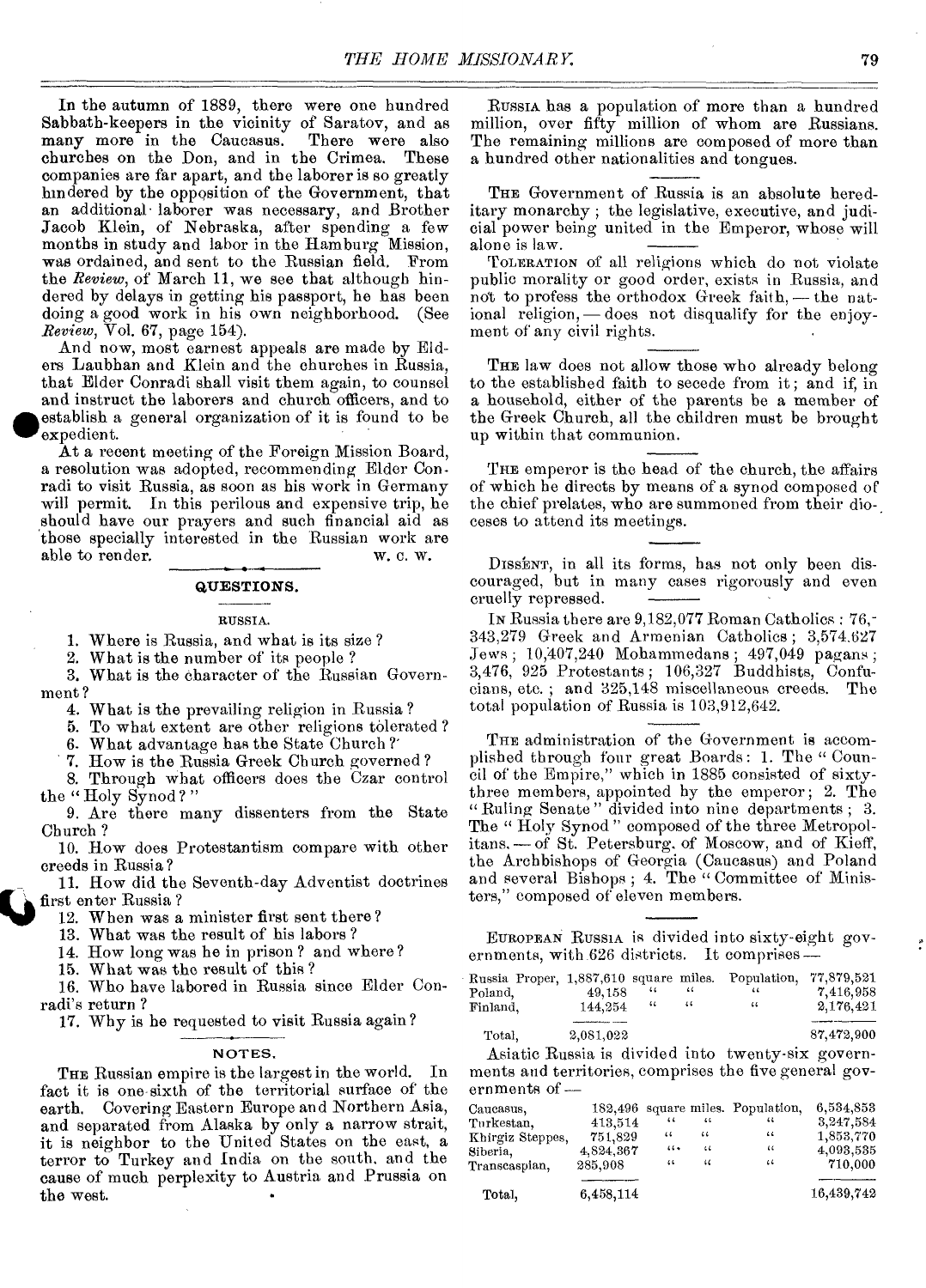### RELIGIOUS LIBERTY.

CONDUCTED BY A. F. BALLENGER.

#### **THE BIBLE IN THE PUBLIC SCHOOLS.**

IN studying the subject of the Bible in the public schools, there are two important questions to solve ; first, which, if any, of the Bibles shall be used ? and second, what are the public schools?

The Bible to many means only the Bible adopted by the Protestants, or the King James version, and in urging that it be read in the common schools, they do not recognize the fact that the Catholic has a different Bible, which he regards as the only faithful translation of the Scriptures ; or that the Jew accepts of the Old Testament only, regarding the New not only as false, but as cruelly charging his ancestors with the murder of the world's Messiah.

The difference between these Bibles is considered by each party as vital to the eternal welfare of the believer. Says the Protestant Bible, " Except ye *repent,* ye shall all likewise perish." Says the Catholic Bible, " Unless ye shall *do penance*, ye shall all likewise perish."

This is not an accidental difference in translation, but is a difference maintained throughout the entire Catholic Bible, based on the distinctive Catholic doctrine of penance, in opposition to the Protestant doctrine of salvation through faith, as the following quotation from the "Doctrinal Catechism," proves : " He (Luther), invented a thing, which he called justifying faith, to be a sufficient substitute for all the above painful religious works, an invention which took off every responsibility from our shoulders, and laid all on the shoulders of Jesus Christ; in a word, he told men to, believe in the merits of Christ as *certainly applied to them,* and live as they pleased." *— P. 37.* 

There are other important differences which appear in the text, and would be made apparent by the mere reading of the passages.

The difference between the Protestant and Catholic Bibles, and the Jewish Bible, is far greater, as the Jew rejects the entire New Testament as not only a base fabrication, but as containing an unjust charge against his people.

The infidel rejects the whole, and finds his views of religion met in the writings of Rosseau, Paine, or Ingersoll.

Which of these Bibles shall be read in our common schools? To this question comes a chorus of opposing answers. Who shall decide? Is it the prerogative of the State to decide which of these Bibles contains the truth, and which error? If we so decide, we adopt the theory which gave to the Dark Ages their moral gloom.

Leaving the difference in Bibles, there is another important difference with regard to the propriety oil reading any Bible without comment. The Protestant position is, that " the Bible without note or comment is the infallible rule of faith and practice." The Catholic regards this as a dangerous doctrine, fraught with eternal ruin to the child, and to say that he is not sincere, is to sit in judgment on his conscience. And the conscience of the Catholic is as sacred in the eyes of the law as the conscience of the Protestant.

In studying this subject, we should not allow our pre-conceived ideas, or time-honored practices to prejudice us. The time was, when men as conscientiously believed that the Government should protect religion by burning heretics, as do some to-day that the Bible should be read in the public schools. One way of bringing this question squarely before us is to reverse the condition by placing the Catholic, Jew, or infidel in the majority. Would the Protestant, who believes that salvation comes alone through faith, be willing that his child be taught from the reading of the Douay Bible, that to obtain it, he must do penance? If infidels were in the majority, would the minority be willing to have the exercises of the day prefaced by the reading of extracts from Thomas Paine, Robert Ingersoll, or some other exponent of infidelity. Here it is that the Golden Rule has a practical application. " Whatsoever ye would that) men should do to you, do ye even so to them."

The public school is created and maintained by the civil government, and is therefore a civil institution. Protestants, Catholics, Jews, and infidels are taxed alike for its support. They are not maintained in the interests of or in opposition to religion. As a part of the Government they come under Lincoln's immortal definition of government, — they are " of the people, by the people, and for the people." They the people, by the people, and for the people." are neither by nor for the Protestant, as such, but for the people without reference to religion. Since the support of the public school is compulsory as is the attendance upon it in most States, it follows that the parent is compelled to maintain, and patronize a place of worship, for such is the school-room while the Bible is being read. In other words he'is taxed to support an institution which destroys the faith of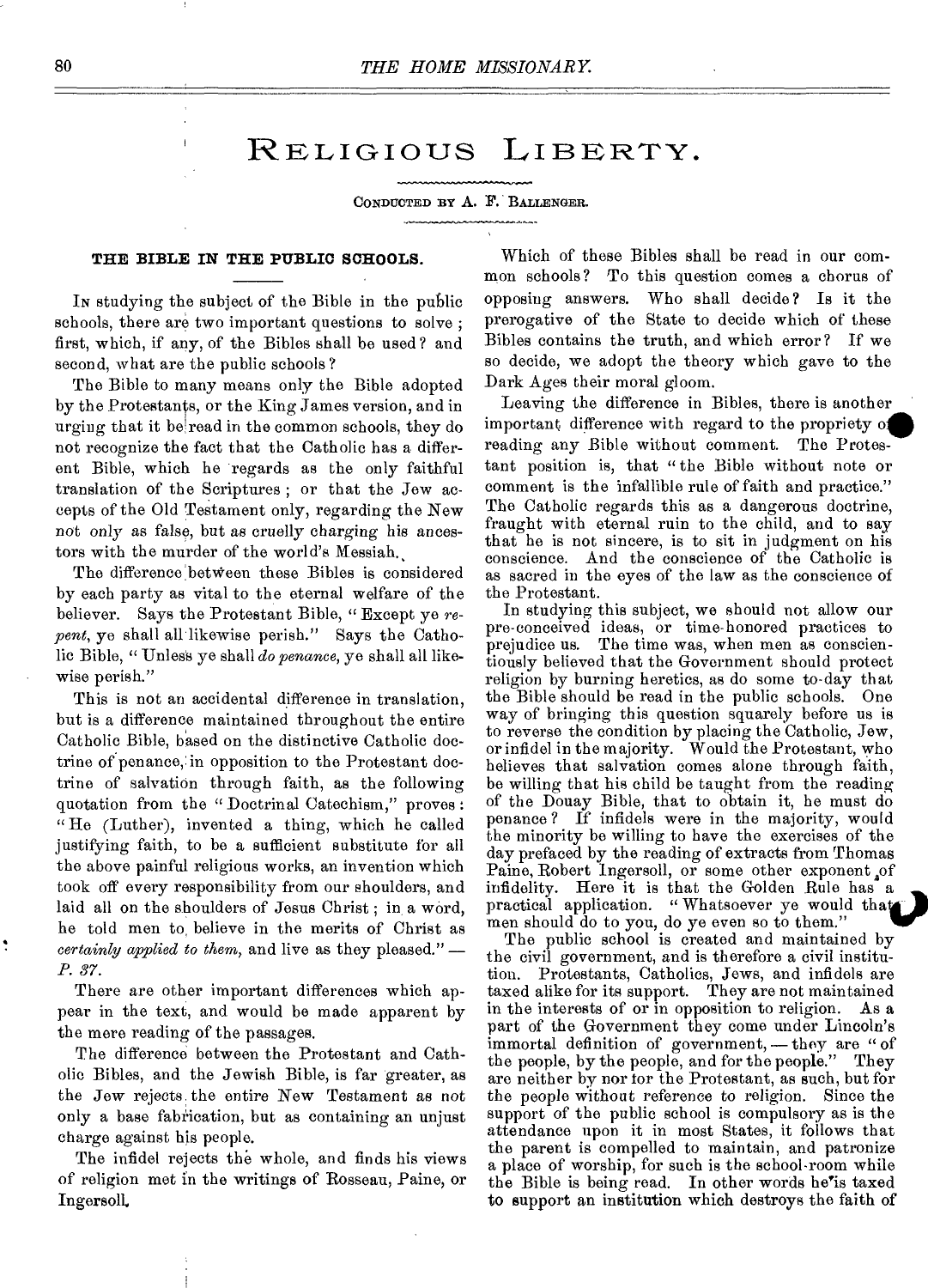his child, and is compelled to send his child to an institution where its faith will be destroyed. This institution where its faith will be destroyed. is the worst of tyranny.

While this view of the public school is regarded by the majority as self-evident, there are a few who, because of this attitude of our schools toward religion, declare that they are "Godless." This comes from a misconception of the mission of the public school. Had God delegated to the civil government the teaching of religion, a failure to do it by means of the public school would merit the above criticism. The State in providing for the teaching of reading, writing, and mathematics without teaching religion is simply attending to its legitimate business which the church does when it attends to the teaching of religion. The term "Godless," cannot be applied with The term " Godless," cannot be applied with any more consistency to the common school, because the Bible is not read or taught in it, than it can be to chools of phonography, telegraphy, or art, because the Bible is not taught or read in them. The place for the Bible to be read and taught is in the home, the denominational school, and the church.

#### QUESTIONS.\*

1. State some of the questions which must be answered in deciding the question of the Bible in the public schools.

2. Name some of the Bibles which are regarded as sacred by different classes of citizens of this country.

3. State differences between Catholic and Protestant Bibles.

4. How do you prove that these differences are considered vital by the two different denominations?

5. Why would the Jew object to having the New Testament read to his children?

6. What book would the infidel desire read in the school ?

7. Must we regard these parties as conscientious in this matter?

8. Why may not the State decide between them ?

9. What difference is there between Catholic and Protestants on the mere matter of reading the Bible?

10. Would Protestants be willing to have the Douay Bible read in the public schools, if the Catholics were in the majority?

11. Apply the Golden Rule to the situation.

12. How and by whom is the public school maintained?

13. Since the common school system is a part of the Government, of, by, and for whom are the public schools?

14. Are they conducted in the interests of religion or religious worship?

15. What can you say of compelling a parent to send his child where he will hoar a Bible read that contradicts his faith?

16. Are our schools " Godless " because the Bible is not read in them?

17. Where should the Bible be read and taught ?

#### **WORK WITH NEWSPAPERS.**

No one who believes in the speedy triumph of the truths of the third angel's message doubts that the newspapers of the world are to aid in their dissemination. We have long expected this, but not until the last year have we seen any marked indication that it was being realized.

Since the organization of the National Religious Liberty Association and the appointment of local agents, we have been surprised at the readiness with which interesting matter has been accepted and published by the newspapers of the country.

On receiving the news of the attack on Elder Wm. Covert and his congregation in Dyer Co., Tenn., and the subsequent fining of R. M. King for plowing corn on Sunday, we hastily prepared a report of the affair, and sent it to all our then appointed local agents, numbering three hundred and fifty, and from a careful estimate of the circulation of the papers sent us containing the article, we found that it had gone to at least a half million read-We have in a number of cases communicated directly with the newspapers where no local agent was appointed, and have succeeded beyond our expectations. This we did recently on receipt of the report of the trial of R. M. King, at Troy, Tenn. About fifty reports were sent to the leading papers of the country, and although we have no means of knowing how many of them published the article, as we take but a few of the most prominent papers, we may judge from the papers taken, which published it, that it must have had a wide circulation. The following papers which come to our table, contained the report printed at the head of the column with large display head-lines : The *Chicago Evening News,*  The *Detroit Journal,* The *Louisville Courier-Journal.*  Among the display headings were the following : "Prosecution that smacks loudly of Religious Fanaticism," " A Seventh-day Adventist Punished for his Views," "His Prosecutors Were Desecrating their Sabbath when They Saw the Man at Work," "A Judge's Bitter Stand "

According to the newspaper directory, the account of this trial as published in the above newspapers went before a reading public of 350,000. These papers are to be found in the cottage of the poor as well as the mansion of the millionaire ; in the study of the student and professor; on the tables of our legislators, State and national ; on the desk of the chief-executive of city, State, and nation. The good done by this one published arti-The good done by this one published article will never be known this side of the final reckon-<br>ing. The cost of placing it before the public will The cost of placing it before the public will not be, all told, over \$5.00. There is no plan of work now in vogue among us which will accomplish as much in the dissemination of the truths of the third angel's message, according to amount invested, as the work being done with the newspapers. hope that all interested in the truth will become members of the Association, and aid by their means and influence in disseminating its principles.

 $*$  A program can be arranged from previous programs, taking care not to get in any long or tedious exercises. A short essay or address on the different Bibles of the world would constitute an interesting and appropriate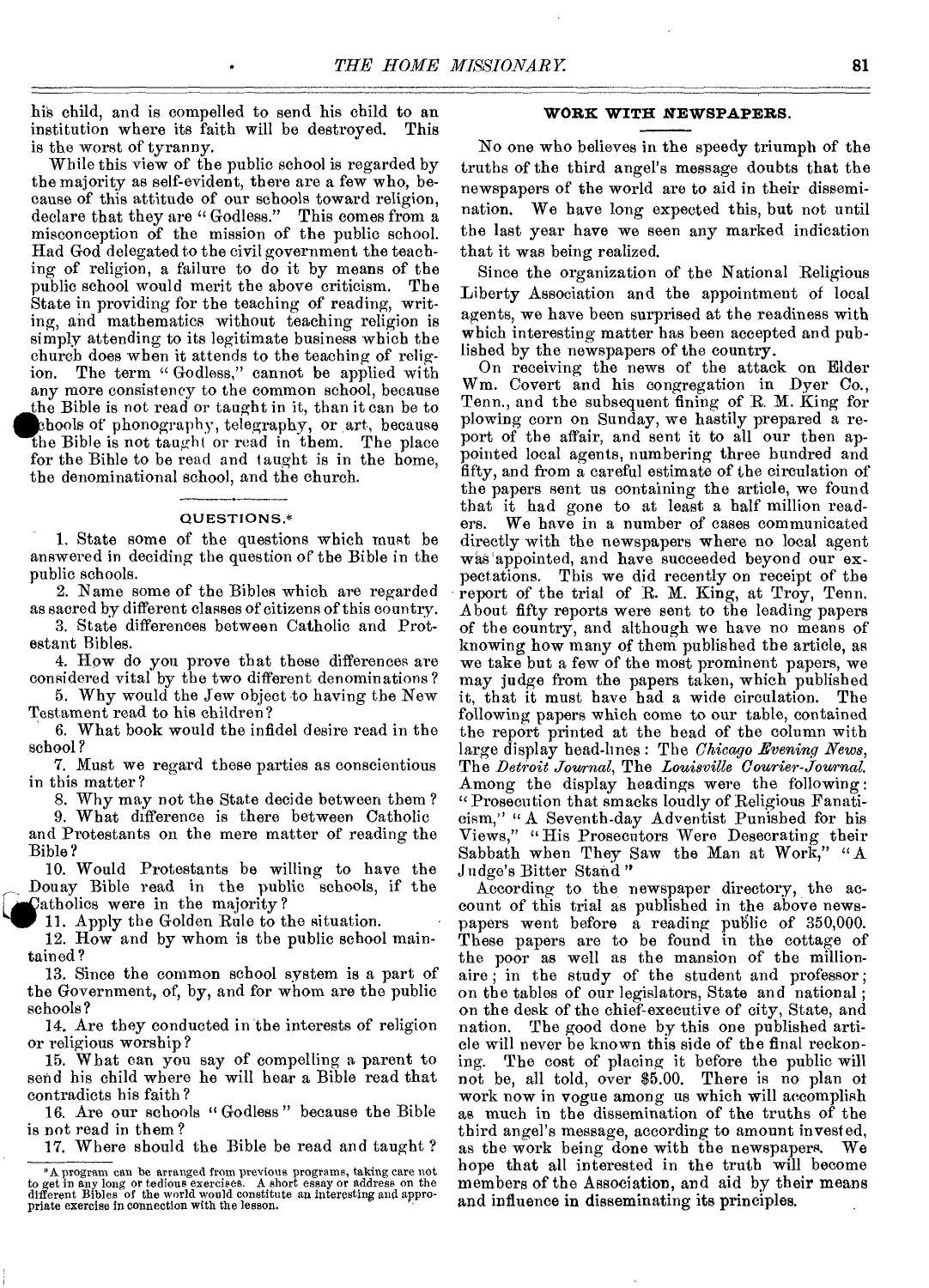### HOME MISSIONS.

#### CONDUCTED BY MISS M. L. HUNTLEY. **CARACTER ARRAIGN**

#### **THE PARABLE OF THE TALENTS.**

#### QUESTIONS,

1. To what time does the parable of the talents especially apply ? (See note.)

2. Who is represented by the man traveling into a far country ? *Ans.* - Christ.

3. What is the far country, and from what place is he represented as going?  $Ans.$  - The far country is heaven, and be goes from the place where his servants are, which is this earth.

4. What does he do before he goes ? Matt. 25 : 14, 15.

5. What did Christ commit to his followers before he went away ? Matt. 28 : 19, 20 ; 2 Cor. 5 : 18.

6. How much does God claim of a person who is converted? 1 Cor. 6 : 19, 20 ; Rom. 14 : 7, 8.

7. When a person is converted, what does he give to the Lord?

8. What in this world, then, in a special sense, belongs to the Lord?

9. Does the Lord assume the direct control of our bodies, minds, and worldly possessions, or does he make us stewards to use these things for him?

10. What, then, may we conclude are the " goods " here spoken of?

11. Are they any less the Lord's on account of being intrusted to man ? (See note.)

12. If man uses them simply for his own gratification, what is he doing ?

13. How many does the expression *his own servants*  include, and what does the word *servant* imply ?

14. To how many of his servants does the Lord give a portion,of his goods, and in what proportion ?

15. What are these servants represented as doing with these goods, or talents? Matt. 25 : 16-18.

16. What reward is given to the faithful servants ? Verses 21, 23.

17. Did Christ while here on the earth look forward to any particular joy ? Heb. 12 : 2.

18. What will this joy be ? Isa. 53 : 11 ; Zeph. 3 : 17.

19. What is the only way in which any one can be prepared to share in this joy?  $2$  Tim.  $2:11, 12$ ;  $Rom. 8: 17$ ; 1 Peter 4:13.

20. Since this joy is given to the faithful servant because of his faithfulness in the use of his Lord's goods, what must we conclude constitutes a faithful use of his goods ?

#### NOTES.

"I was shown that the parable of the talents has not been fully understood. This important lesson was given to the disciples for the benefit of Christians living in the last days. And these talents do not represent merely the ability to preach and instruct from the word of God. The parable applies to the temporal means which God has intrusted to his people.<sup>"</sup> -" Testimony for the Church," Vol. 1, *page 197.* 

"THE present is our day of trust. To every per son is committed some peculiar gift or talent which is to be used to advance the Redeemer's kingdom. All God's responsible agents, from the lowliest and most obscure to those in high positions in the church, are intrusted with the Lord's goods. It is not the minister alone who can work for the salvation of souls. Those who have the smallest gifts are not excused from using the very best gifts they have ; and in so doing their talents will be increased. It is not safe to trifle with moral responsibilities, nor to despise the day of small things. God's providence proportions his trusts according to the varied capabilities of the people. None should mourn because they cannot glorify God with talents which they never possessed, and for which they are not responsible. . . . Although some may be restricted to one talent, yet if they will exercise that one, it will increase. God values the service according to what a man has, and not according to what he has not. If we perform our daily duties with fidelity and love, we shall receive the approval of the Master as if we bad performed a greater work. . . . My brethren and sisters, have you become servants of Christ? Then if you devote the most of your time to serving yourselves, what answer will you give the Master when he shall bid you render an account of your stewardship ? The talents intrusted to us are not ours, be they talents of property, of strength, or of mental ability. If we abuse any or all of the. we shall be justly condemned for our unworthy stewardship. How great are the obligations resting upon us to render to God the things that are his."-" **Testimony** for the Church," Vol. 4, pages *168, 619.* 

THESE talents or goods are nowhere spoken of as belonging to the servants. The expression in Matt. 25 : 14, is, *his goods ;* in verse 27, it is *my money,* and *mine own,* the pronouns all referring to the man traveling into a far country. The least of good, and all the good about us, whether working in or through us, is all of him who is himself all goodness and righteousness. Phil. 2 : 13 ; 1 Cor. 4 : 7.

MANY excuse themselves from missionary labor for want of time, but *this is a poor* excuse. The ques-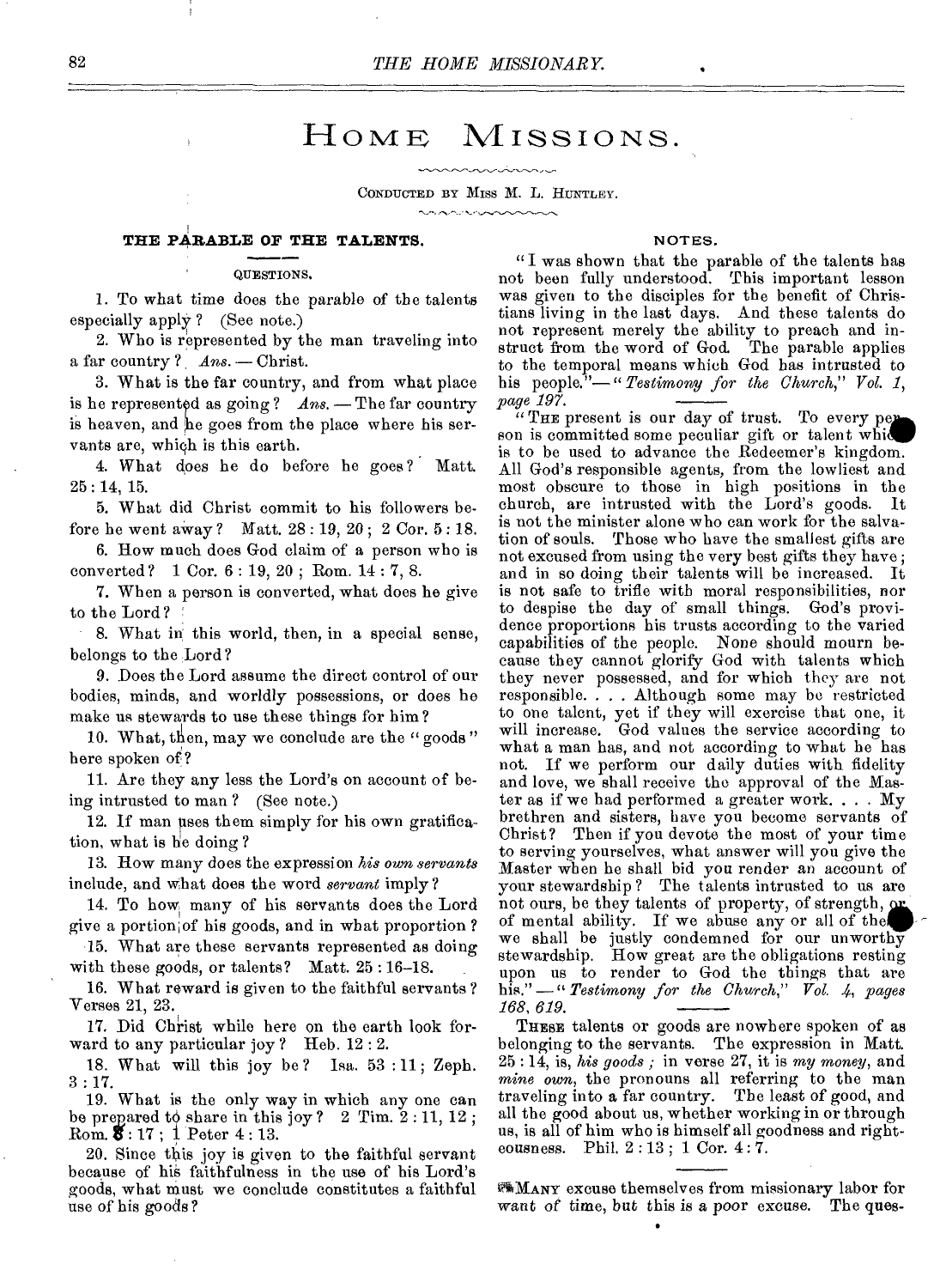tion to be settled is, whether God requires it. If he does, the only safe course is to comply, as then the word of God is pledged for our support. Matt. 6 : 33. There can be no surer guarantee than this. text does not read, " Seek ye first to provide for your own wants, and afterwards the kingdom of God," but those things which pertain to our eternal interest, and that of others, are to receive the attention first. Many not only give their first attention, but all their attention, to supplying their own real or supposed wants, and take such good care of themselves that, unless overtaken by special misfortune, the Lord has but little opportunity to do any thing for them. What is still worse, they are misappropriating the Lord's goods, - that which he has intrusted to their care for known work,—and are using them for their own gratification.

### **• LABORING FOR .CHRIST A PRIVILEGE.**

THERE are various reasons why it is a privilege to have a part to act in the work of God.

First, it affords an opportunity to show our gratitude for what he has done for us. No one who has been bought by the precious blood of Christ, and has experienced the fullness of his salvation, would be happy without such an opportunity. In our intercourse with one another it gives us pleasure to reciprocate favors. We desire to do so, and take pleasure in the self-denial which it may involve, in proportion as we appreciate the gift or benefit bestowed upon us. The same is true with respect to our gratitude to God. Love demands and will have expression, and in the act through which this expression is made we find the highest enjoyment of which we are capable, even though the act in itself considered, may be painful. Christ so loved us that he longed for his baptism of blood, and if we love him in return, we shall long for some tangible way in which to express it.

Second, it is a privilege to be engaged in the work of God, because the work itself is elevating, and it aces us in a position where we may have the especial aid of the Holy Spirit according to the promise of Christ. By the association which he thus has with Christ, the Holy Spirit, and the angels of God, in the work in which they are engaged, man becomes refined, ennobled, and elevated. The more noble traits of his character and powers of mind are called into exercise, and thus become strong, and gain the ascendency. His attention is withdrawn from worldly objects, and placed upon those that are divine and eternal. By beholding these things, he becomes transformed into their image until he bears the likeness of the divine. The result cannot be otherwise, only so far as he fails to connect with Christ in his

work. The reader has doubtless, to some extent, seen this transformation take place in persons that have given themselves to the work of God. It may take place in every one, and it must take place in all who are fitted for translation. No one will ever be prepared for this important event while his interests are absorbed in the things of this life. The providence of God is now calling all, both old and young, to enter his vineyard, and he will make their efforts to do so, if put forth intelligently and with right motives, of great personal benefit to themselves.

Third, it is a privilege to partake of the labor and sufferings of Christ, because by so doing we shall be prepared to enter into the joy which he will experience when redemption is completed. The following on this point is from "Great Controversy," Vol. 4, page 647: " With unutterable love, Jesus welcomes his faithful ones to the 'joy of their Lord.' The Saviour's joy is in seeing in the kingdom of glory, the souls that have been saved by his agony and humiliation. And the redeemed will be sharers in this joy, as they behold, among the blessed, those who have been won to Christ through their prayers, their labors, and loving sacrifice. As they gather about the great white throne, gladness unspeakable will fill their hearts, when they behold those whom they have won for Christ, and see that one has gained others, and these still<sup>3</sup> tothers, all brought into the haven of rest, there to lay their crowns at Jesus's feet, and praise him through the endless cycles of eternity."

#### **HOME MISSION EXERCISES.**

IT is expected that those attending the weekly missionary meetings will be sufficiently well prepared on the lessons, so that it will not be necessary to have the notes, etc., accompanying them, read in the meetings. Especially those who take charge of these exercises should be familiar with them, so as to be able to bring out all the important points clearly by questions. By a good example and a few encouraging words they can do much to interest others in the study of the lessons.. They should also secure letters of interest to be read at these meetings, and to encourage the members to make verbal reports of their personal labor. These are especially applicable and helpful, in connection with the consideration of home missionary labor, and should not be crowded out. Those reading letters should do so as intelligibly as possible, leaving out portions not likely to be of general interest, and the reports or labor should not be lengthy. M. L. H

111111111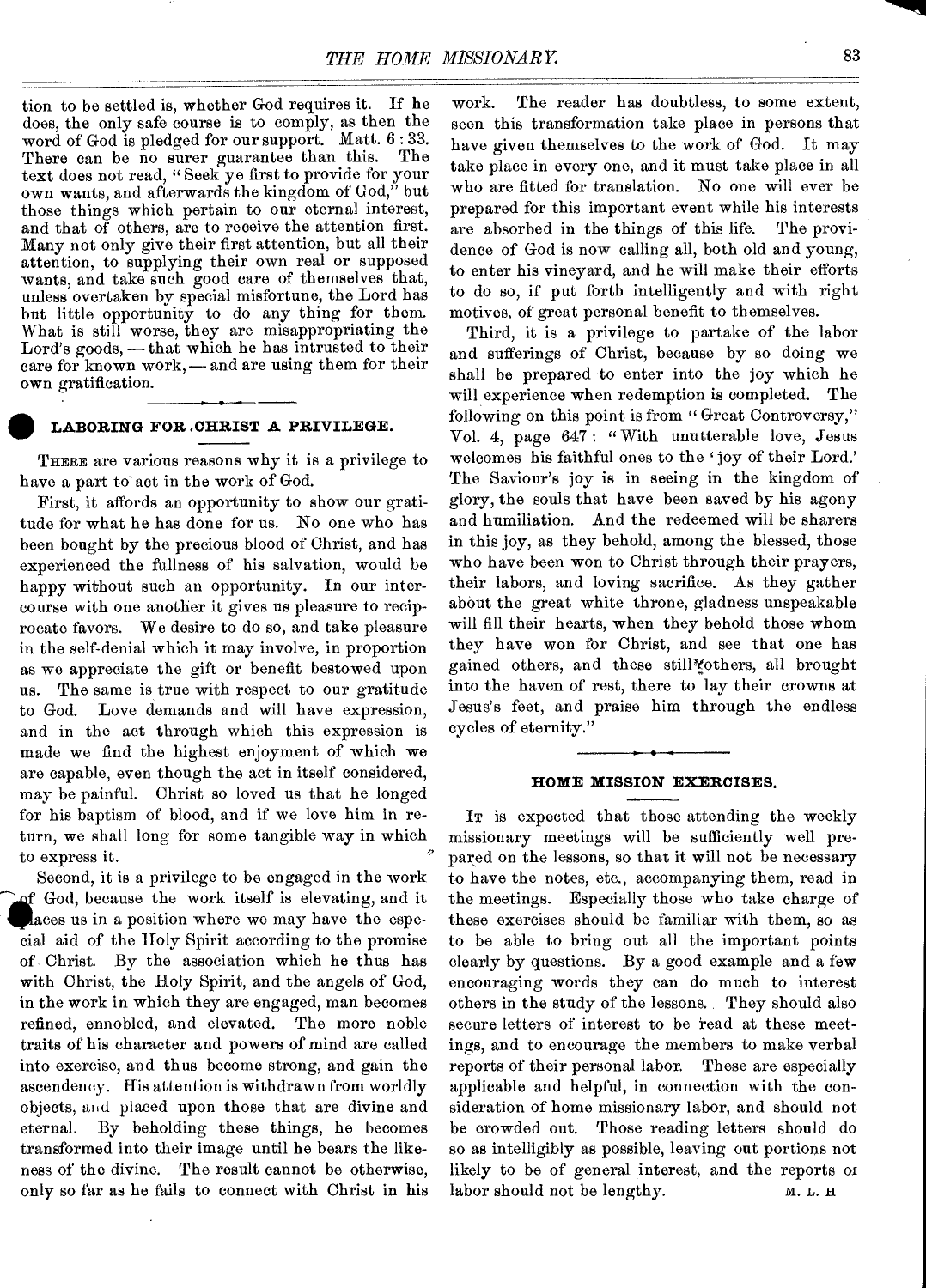### HEALTH AND TEMPERANCE.

CONDUCTED BY MRS. C. E. L. JONES.

#### **RESOLUTION.**

GOOD-BY to dreams, for the time has come That comes to every heart, When I hear the roll of life's battle drum,

And must bravely act my part. Like wavering mists the shadows roll From the future, dim and gray,

And I, welcoming, meet with dauntless soul The limitless, glad to-day.

There is never a good so vast, so grand, That I may not make it mine;

God aids the blow of the honest hand.

And' we strive with strength divine.

What man has done that I can do,

If I only dare begin ;

There are heroes now as when earth was new, And' as royal crowns to win.

Though jagged and fierce the peaks that rise Against the frowning sky,

I can measure their hights with unfaltering eyes ; I can scale them by and by.

For the end is sure if the will is strong, Temptations flee away,

And the serried hosts of sin and wrong Strike tents in wild dismay.

*—551.* 

#### **PLANS FOR HEALTH AND TEMPERANCE**

#### **WORK.**

**WE** are glad to be able to say to the readers of the Health and Temperance Department of the HOME MISSIONARY, that plans are being laid for increased activity in the health and temperance work. The Testimonies have all along given this work prominence among the reforms that are to prepare a people for the coming of the Saviour. Not that the reforms in eating, drinking, etc., should take the place of the great moral reforms on the commandments of God, but they assist in these reforms, by bringing the mind and body into a condition where such reforms can be more readily carried out. Such a work should receive the attention of the entire body of our people. It is the design of this article to present some of the plans that are being laid for this work.

By the advice of the General Conference Committee, a field secretary has been appointed by the International Health and Temperance Association, who will attend as many of the camp-meetings, institutes, and other general meetings the coming season, as he can, in the interests of the health and temperance work. An agent has also been appointed in many States, to act as an assistant to the State canvassing agent, whose special duty it will be to take charge of the canvass for health books and periodicals. A number of these have just received a drill at the Sanitarium, for their work, and returned to their respective fields of labor the first of this month. These agents will enlist canvassers to work exclusively on health books, and in securing subscriptions for *Good Health* and the Pacific Health Journal. Many of these canvassers will be outside of our own people, but we should not get the idea that the people of the world are going to carry on this line of work exclusively. Some of our own people have a burden for this work, and are better adapted for it than any other.. These should be encouraged to engage in the health and temper ance work.

The General Conference Committee has also recommended that suitable persons be selected in each Conference, and sent to the Sanitarium to receive a drill in cooking, that they may return to their Conferences prepared to, conduct cooking-schools, and give instruction in the principles of hygienic cookery. These will teach classes in cooking at institutes, workers' meetings, and other general gatherings. They will also conduct cooking-schools among those not of our faith, as philanthropic missionary work, and to prepare the way for other work. Every local society should select one or more of its members to take advantage of the first opportunity to attend these schools, that through them the whole society may got the advantage of this instruction in hygienic cooking.

The State agents and those who have taken the course in cooking will also be prepared to give talks on health and temperance subjects, including disease germs, the effects of narcotics and stimulants, diet, ventilation, dressing, bathing, and the simple treatment of diseases. The plans also contemplate the education of a corps of nurses and medical mission-The history of missions in foreign lands shows this class of workers to be as valuable as any other.

We believe our people everywhere will regard the revival of the health and temperance work as a mo in the right direction, and that they will give it their' indorsement and support. In attempting to carry out health reform without a practical knowledge of the principles on which it is based, many have made grave mistakes, injured their health, and in some places have hurt the cause of health reform. It will require patience and faithful work to correct these mistakes, and place this work in the position where reason and the Testimonies have placed it ; but it can and must be done.

ELDER W. H. WAKEHAM has been appointed field secretary of the International Health and Temperance Association. He will devote his entire time to this work.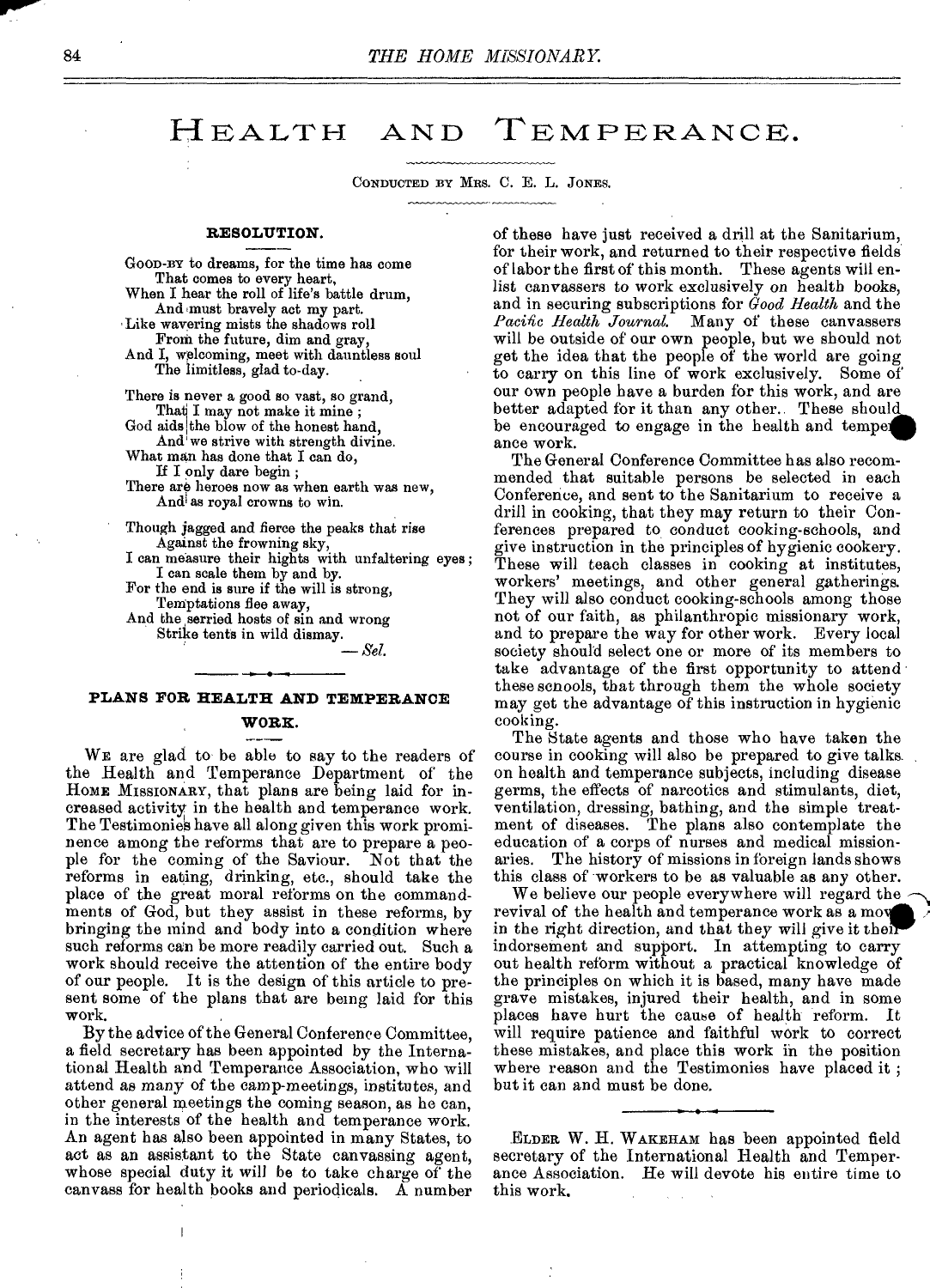THE correspondence of the International Tract Society for the past few weeks has been especially interesting. One mail brought twenty-six foreign letters and another twenty-five, mostly from the West Indies. A special effort has been made with names furnished from these islands by Brother Wm. Arnold, who canvassed for "Thoughts" there. The publications sent were about equally divided between the health and temperance and religious, and those who have responded have manifested a special interest in the health and temperance work, and were anxious to receive more publications of this kind to distribute. We are glad to find these people ready to distribute temperance literature, for there is much need of its being done, and we pray that they may be lead to accept the whole truth. The following letters are a specimen of many received : —

' Your esteemed favor came promptly to hand, as *Good Health* and other publications, and must say I have read them with the greatest satisfaction, for I am always ready and ambitious to get good literature and information of all kinds, especially in favor of 'total abstinence.'

" I was most interested in reading *Good Health,*  got abundant information from same, and consider it one of the best journals I have ever read, and will be grateful to receive that and any other you may kindly send me, and in return I offer you my services to do anything whatsoever you may require here, in aid of the International Tract Society.

" No later than four hours after I received them, I showed them to several persons, some of whom you had already sent to ; up to date I have not finished showing them around. I either give reading-matter or read to every person whom I know would be interested, and  $I$  do n't think I will be through for a month to come."  $0.$  E, L, J. month to come.'

THE following letter shows that the work of reform has already begun, as the result of health and temperance literature sent to the West Indies. This letter is from a gentleman in one of the Barbadoes :-

" An elderly man, - of Holder's Hill, St. James, was, for the greater part of his life, given to **gro** ng drink. His wife had a favorite cat, and on return home one evening, the eat leaped on him as usual, and he being in a state of intoxication, dashed it on the floor, and injured it. His wife felt so much hurt that she burst into tears, for which he gave her several blows, one of which broke her hand, and had it not been for the daughter's preventing him, the result would have been fatal. For all that, he still continued to drink, and his family often times were victims of his drunken whims.

"A few weeks ago he was sent by his employer to inquire the price of molasses and sugar on this estate. I was perusing your tracts, and presented' them to him, asking him to have a read. He was greatly interested in one, as it seemed to apply to his case. He also took them home with him, and to my surprise, the following Sunday he and family attended divine service, and they have since continued to do so.

" I gave him the *Signs of the Times* and a copy of *Good Health,* and he is following the instruction given by - the water cure Dr., and he is much the better for it. Thus the prophecy of Daniel speaks for itself, 'Many shall run to and fro, and knowledge shall be increased.'

" Where a bottle or two of liquor was used by him on Sunday, a book or two is now read ; where a hundred oaths came from his mouth, a thousand tears to God are now shed, all of which he acknowledges due to your works.

" Would to God, such a society existed here."

WE omit this month the questions that have appeared in this department since the beginning of the year. Instead of having the usual lesson, we recommend that the time be taken up in discussing plans for doing health and temperance work ; first, among ourselves until our own people have a knowledge of the principles of health, or are supplied with literature that will give them this knowledge ; and then among our friends and neighbors till the circle becomes as wide as possible. People can be reached through this line of work, and won to the truth as effectually as through any other. There is no good reason why there should not be some in every local society who will devote themselves to the health and temperance line of missionary work. These, to begin with, can canvass for *Good Health* and " Social Purity," and distribute the leaflets.

The most suitable person should be selected at once to prepare the address or essay provided for in the program, and others should be invited to prepare for the general discussion of the subject. When this is finished, the remainder of the meeting can be devoted to discussing plans for work. As one item of business, it would be well to consider the propriety of using a reasonable proportion of the time and means devoted to missionary purposes, to the health and temperance work.

#### **PROGRAM.**

1. Song.

2. Responsive reading.

3. Prayer.

4. Address or essay, subject, " What should be done in the Health and Temperance work, and how can it best be accomplished ? "

5. Discussion of the subject.

6. Business.

7. Closing song.

The programs furnished in this department need not always' be carried out just as presented, but are only put in, hoping they may assist those who have charge of the meeting. The leader can vary them according to circumstances.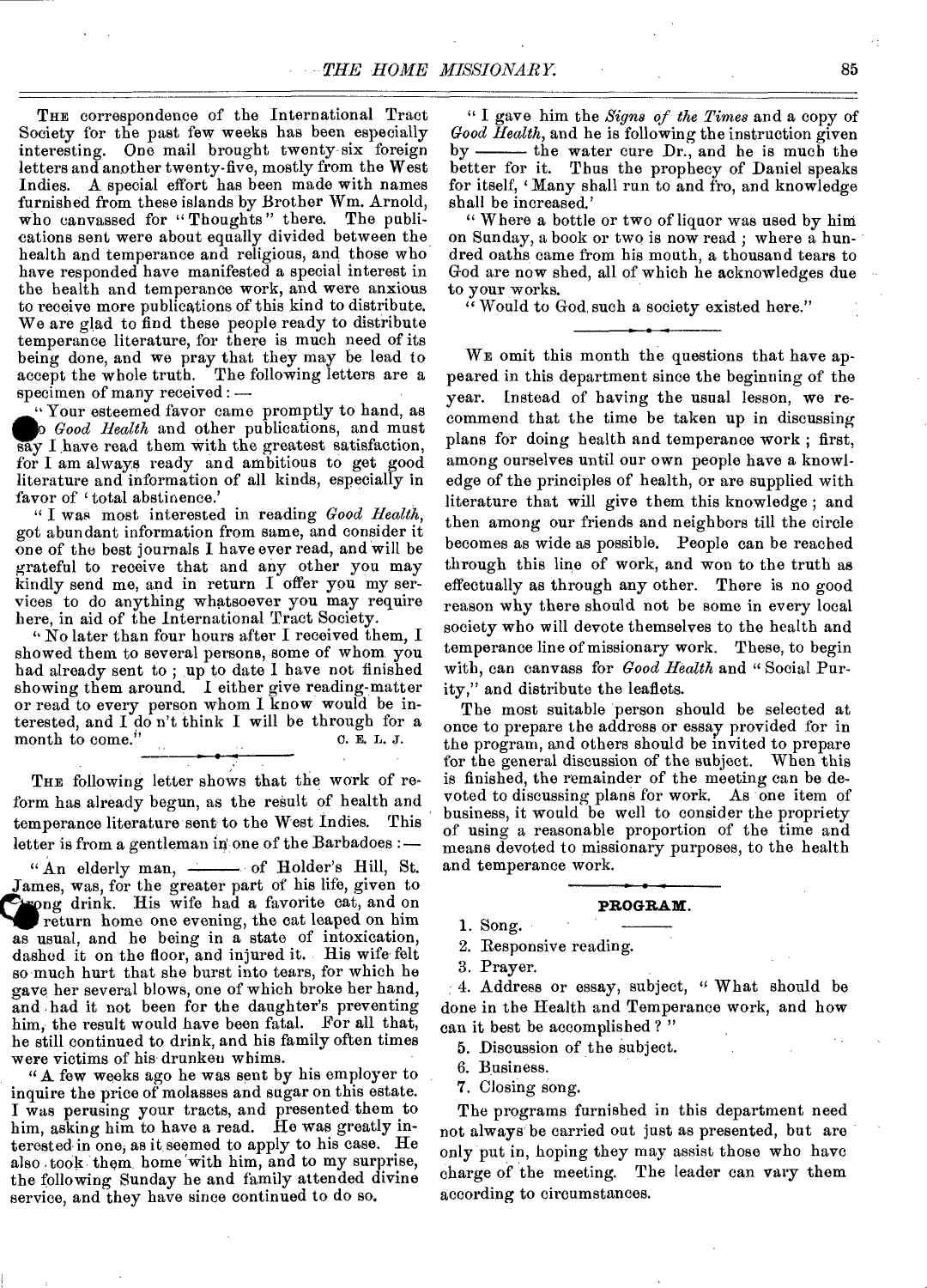### CANVASSERS' DEPARTMENT,

#### CONDUCTED BY C. ELDRIDGE.

WHILE we as a denomination are a small people, numerically speaking, we have a gigantic work to perform, and but a limited time in which to do it. Consequently we must make the most of every opportunity, by which the greatest amount of work can be accomplished with the least possible expenditure of time and means. Our system of canvassing is simply organized missionary work, and is well adapted to enlighten the world through the medium of the printed page. Canvassers are missionaries, and as such should respond promptly to any call that may be made to rally to any part of the field. These facts should be impressed upon the hearts and minds of those who are interested in the promulgation of the important truths of the third angel's message, and in such a manner that their actions will be in accord with their profession. Where is the person who fully realizes the importance of the work we have voluntarily taken upon our shoulders? How many are there that can say they are faithfully carrying out their part of the contract they assumed when they decided to become yoke fellows with Christ ? Do we not agree to give, him all that we are, and all that we can make of ourselves, to labor earnestly and tirelessly for the salvation of souls and the glory of God? Are we to choose our work, or to labor in that part of the field where our service is the most required? The need of consecrated laborers in every branch of the work is urgent and pressing. Canvassing presents the most expeditious and economical method of presenting the truth to the world, and we shall be held accountable for the manner in which so important a factor is used.

Much valuable time has been lost to those States which have waited to see whether the plans presented to them would work or not. Individuals have lost time by waiting for some evidence that they should engage in the canvassing work. Many of the States stand shoulder to shoulder in the advance movement; but many of our brethren seem to hesitate, waiting for still further evidence that their services are, required, before entering the field to perform that part of the contract they so faithfully promised when they gave themselves to God and his service. What assurance have we that any more evidence will be given as regards individual duty and responsibility than has already been presented? What evidence have we already received that we are even willing to acknowledge ? A message has been placed in our hands to give to the world. Time is short, and laborers are few. We world. Time is short, and laborers are few. can discern the face of the sky ; why can we not discern the signs of the times? Surely the evidences already received should be enough to start every worker into the field. The world is to be

warned. We call for missionaries for Europe, but the responses do not savor of those expressions of zealous enthusiasm which we frequently hear in our meetings.

God employs no conscripts in •his service ; those who serve him must be volunteers. His work must go forward in the earth, and accomplish its pur-We may all take some part if we will, but we should bear in mind that the ultimate triumph of this grand work is not dependent upon us, for if we do not take hold of it, others will be raised up to do it. It will go on, even though we shall be left • behind. The question for each one to decide for himself is, shall I have a part in the struggle, hear the pæans of victory, and receive the victor's reward? c. E.

#### **HINTS ABOUT CANVASSING. — NO.** 2.

FITNESS to labor in any department of the cause of God depends upon one's natural capacities and temperament ; his physical, mental, and moral development ; his spiritual condition, and his regard for the word of God in general, and of his chosen branch in particular ; a special preliminary qualifying for the work ; and constant improvement ever after entering the field. All of these things have a bearing, and together they determine the measure of a man's usefulness in the cause. Every person has more or less to overcome, and all must cultivate and develop the desirable traits of character and powers of their being. The candidate may be considered as material to be transformed into —

#### AN IDEAL WORKMAN.

The process involves an understanding of the material of the work to be performed by the ideal workman, the means of educating and training to be employed, and human and divine aid and cooperation, as well as skill and good judgment on the part of the teacher or operator. Hopefulness, patience, and perseverance are also quite essential.

The formation of habits which effect the work of life in all its various phases and changes, or character-building, begins in infancy, and progresses with age. Some of the traits acquired are a help, while others are a hinderanee ; and the first thing in fitting workers for the cause is a work of reconstruction. The foundation, or previous building, must be examined, and all the faulty stones and timbers replaced with good ones; vices must be exchanged for virtues, and then for the future building the material must be carefully selected, and skillfully shaped and joined together. The more nearly perfeet and symmetrical the previous development, the more hopeful the case in the hands of a specialist,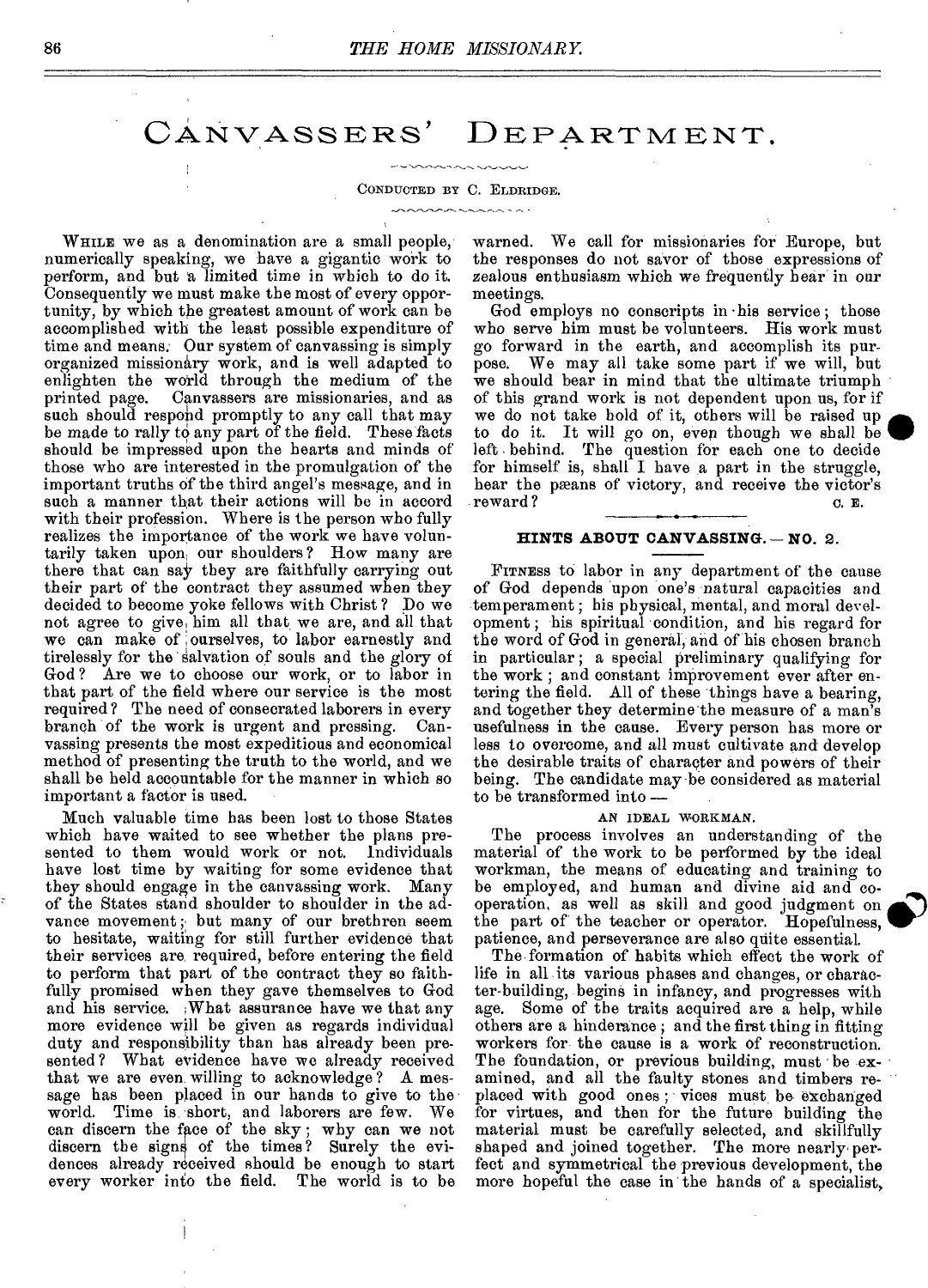and the more efficient will be the worker when trained for a special work.

#### PREPARATION FOR CANVASSING.

The canvasser should make thorough preparation. See "Testimony No. 32."

His manner of presenting the truth may decide the destiny of a soul. *Idem.* 

" Study to show thyself approved unto God, a workman that needeth not to be ashamed." 2 Tim. 2 : 15.

" Cursed be he that doeth the work of the Lord deceitfully [margin, *negligently].* Jer. 48 : 10.

The degree of thoroughness that should enter into the preparation for any pursuit or calling would most naturally be determined by the importance of that pursuit or calling. If it is to be followed only for a short time and but little is to be realized from it, then but little should be expended in preparation ; but if it is to be a life work and the means of support for e's self and family ; and if it involves eternal conseuences, even the salvation of souls, then the case assumes quite a different aspect, and warrants any outlay of time and money and effort necessary to the highest possible efficiency.

Such is the canvassing work, and such the preparation which it deserves. Lack of preparation brings poor success ; poor success brings discouragement and failure; failure is followed by a withdrawal from the work, and in too many instances with backsliding and eternal loss. This train of results is certainly anything but desirable, but they are almost sure to follow in a majority of cases when the work is taken up without due preparation. A few will have a measure of success, and continue crippling along, while others, after repeated failure, will have sense enough to go back and begin right ; but who can estimate the fearful consequences to the people among whom this lame work was done, or bow many more might have been saved in the end as the result of better work?

Well may every one feel an individual responsibility in this work. Well may be consider how he may best arrest the attention ; for his manner of presenting the truth may decide the destiny of a soul. If- he makes a favorable impression, his influence may be to that soul a savor of life unto life; and that one person, enlightened in regard to the truth may lighten many others. Therefore it is dangerous to careless work in dealing with minds. *—"Testimony No. 3g."* 

A word, a look, a gesture, may turn the scale, so sensitive are human beings ; and this is the work of the canvasser, —mind dealing with mind. All of the endowments of nature, and the accomplishments of education and of grace may well be brought into this work. No work needs them more, but lest some be discouraged, we would say that God can use material which is more crude, if the heart is right, and if there is a teachable spirit and a disposition to improve. "Foolish" and  $\ddot{a}$  base" things may be turned to good account in the hands of God (1 Cor. 1:27, 28), and it is possible to become " a vessel unto honor ; sanctified, and meet for the Master's use, and prepared unto every good work." 2 Tim. 2:21.

#### A SET FORM OF WORDS.

" He should make thorough preparation, but should not be content with a set form of words ; " this is the language of "Testimony, No. 32," and it implies that a thorough preparation *does embrace a set form of words* or the committing to memory a prescribed canvass. This is not a hard task. First get the thought well fixed in your mind, then notice how nicely it is expressed in the clear, concise, and forcible language of the publisher's description, and then adopt that language as your own. Having mastered one sentence, be assured that there is nothing more difficult in the entire canvass, and all that is required to enable *you* to learn it is patient and continued application.

The authorized canvass is, in most cases, superior to anything that would be devised by the canvasser, and vastly better than an extemporaneous canvass, as it is supposed to embody all the points of excellence, and to exclude all questionable features or things of doubtful propriety ; and it requires less talk, and hence does not give rise to hoarseness and sore throat, nor disgust sensible people.

The canvass should not be so far abbreviated that it will not fairly represent all the leading features of the book, and tell the exact truth. It should mention the subjects, and describe the methods or plan of the book in bringing them out, but it should not indicate which position is taken where there are differences of opinion ; and the canvasser need not feel called upon to take any position to show what the book teaches, nor where he stands unless he is questioned, for he could not take time to go into the details of every subject, and consistency would allow him to treat all subjects alike. Questions should be answered frankly and without hesitation, and the canvass continued without any signs of discomfort or anxiety, otherwise suspicion would be aroused. Most questions are asked out of courtesy, and a ready answer would not arouse any prejudice.

To avoid a sing-song or parrot-like canvass,—

#### THINK.

Language is a medium of thought, and every expression used should *always* be well freighted with thought. Think when you speak, and you will maintain a natural tone, and be able to adapt your canvass to different persons and different circumstances. By differences in speed, and inflection, and emphasis, and by transpositions and changes in the order of rendering, the same words can be very closely adhered to without becoming tiresome or monotonous. The canvasser can also add to the variety by being grave and sober, or full of snap and sparkle, accord-<br>ing to the case in hand. E. E. MILES. ing to the case in hand.

#### **MARITIME PROVINCES.**

OUR convention is in progress, with most favorable conditions to success. We have an interesting class of nineteen, and the most of them are planning to devote their time wholly to the canvassing work the coming season. F. W. MORSE, *Gen. Ag't.*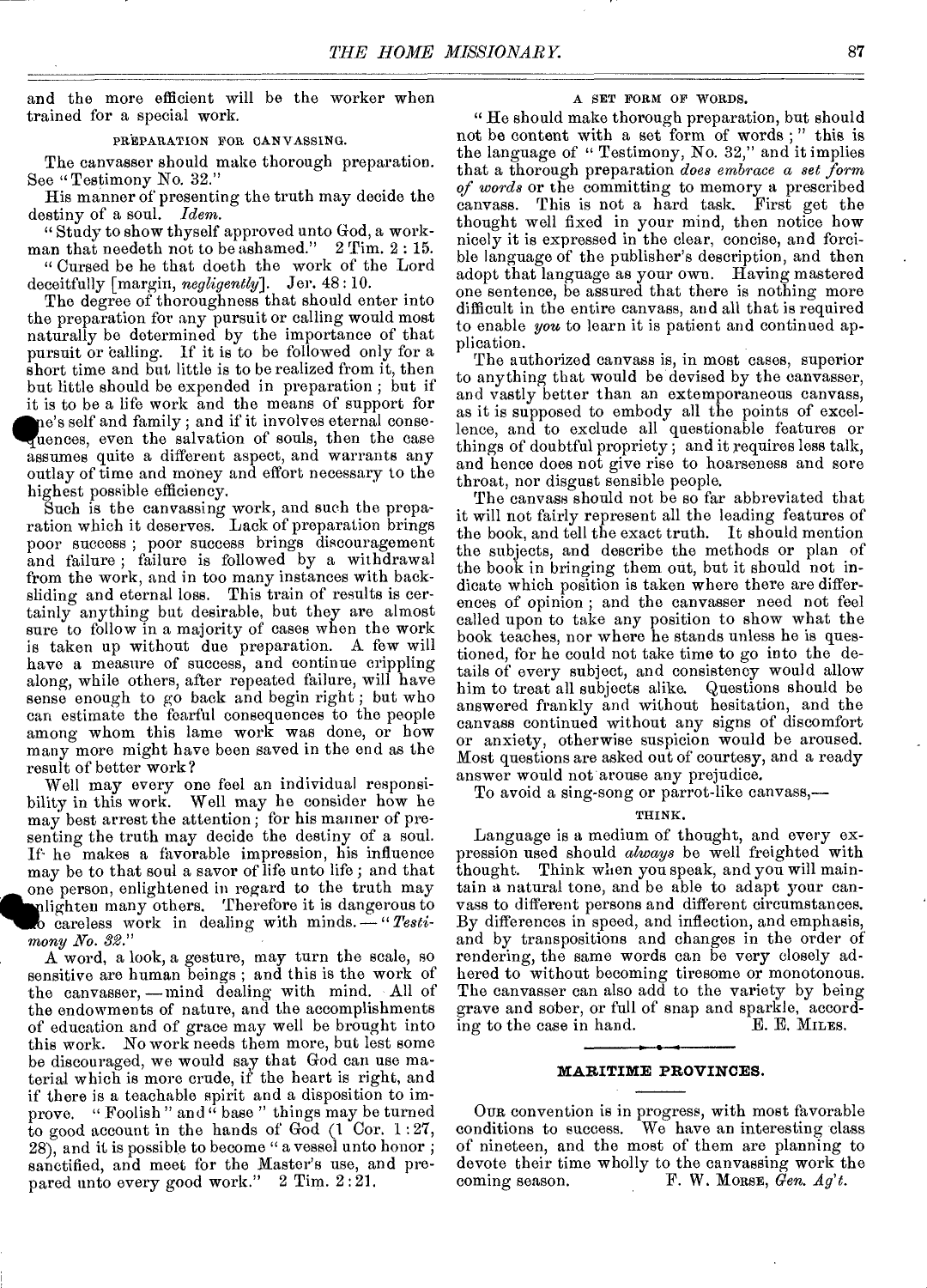#### **LADY CANVASSERS. —NO** 2.

Ox entering a place preparatory to opening the work, the leader should procure a map of the city, upon which the streets are distinctly marked. This will enable her to judge more accurately of the center of population, and the general lay of the territory. This map should be preserved for future use, as it is indispensable to the leader in assigning territory, and a great help to, all in keeping their whereabouts. It can be fastened to the wall in any convenient place, by means of a few touches of paste or some small tacks. A general idea of a place of 50,000 or 100,000 inhabitants can be obtained by inquiry, and a couple hours' ride on the street car. After having decided in what part of the city it is best to locate, a list of the vacant houses in that part can be easily made by calling on the real estate agents. Each will readily give a list of the houses he has to rent in that part of the city.

In choosing a house, the convenience and healthfulness of the location should be considered, rather than the amount of the rent. Regarding it only from a financial stand-point, this is true. A house centrally located may rent for twice or three times as much as a similar one more remotely situated, yet the time consumed, in going to and from work, together with the extra street-car fare, will usually be much more than is saved in rent.

It is not true economy to choose too small a house. In order to have a suitable place to study, one room at least must be kept quiet from the necessary noise of the kitchen and dining-room. As far as possible, the rooms should be on one floor, to avoid going up and down stairs.

As soon as convenient, a daily program should be made. The more order and system brought into the work, the more will be accomplished ; and as companies in cities are associated together as a family, it becomes comparatively an easy matter to arrange all the work and study according to some plan. But it will take vigilance and the co-operation of all to maintain these plans. Owing to the diversity of circumstances, it would probably be impracticable for companies in all localities to follow the same outline. The following program, however, with no special change is being used with quite satisfactory results in companies of ladies, quite differently situated.

#### PROGRAM.

| 5.00 o'clock, rising.                    |
|------------------------------------------|
| 5.00-5.30, toilet and silent devotion.   |
| 5.30-6.15, part work while others study. |
| $6.15-6.45$ , breakfast.                 |
| $6.45 - 7.15$ , worship.                 |
| 7.15–8.00, part work while others study. |
| 8.00-12.00, canvass.                     |
| $12.00 - 2.00$ , noon.                   |
| $2.00 - 6.00$ , canvass.                 |
| $6.00-6.30$ , eash accounts and reports. |
| $6.30 - 7.30$ , worship.                 |
| 7.30-8.30, general exercise.             |
| $8.30-9.00$ , silent devotion.           |
| Some may think five o'clock a little     |
| t if care is taken to retire promptly    |

Some may think five o'clock a little early to rise,<br>but if care is taken to retire promotive at nine every at nine every night, eight hours of sleep will be secured. The very

best time for work is from eight until eleven o'clock. And it is difficult to get out promptly at eight if we rise later than five. During the thirty minutes devotion morning and evening, the sleeping rooms should be kept quiet. No one should enter into conversation, as others may wish to occupy the time in meditation and prayer. At half-past five a part of the girls go to work, as the cook, etc., while others are free to study. It will expedite matters for the one who makes fires to do so at five o'clock, and attend to toilet and secret devotion afterward.

The bell should be tapped at ten minutes past six, thus giving all five minutes to prepare for breakfast. The worship should close promptly at fifteen minutes past seven, otherwise it will be difficult to get to work on time. During the next forty-five minutes, those who worked before breakfast, study while the others work at washing dishes, etc. At ten minutes before eight the bell should be tapped again, so that no one need be late in getting off. All should begin promptly at this time, even if they are not able to work more than an hour. There is a charm in beginning on time that almost entirely removes the dread of canvassing, even from the most timid.

Few young ladies, although they may be earnest and devoted to the work, have a sense of the value of time. As a rule they are not accustomed to bear responsibility, and have not formed business habits, hence it will take line upon line and precept upon precept, to get them to realize the importance of making business of the canvassing work. Some definite hour should be fixed for beginning canvassing, and nothing should be allowed to interfere with it. No business whatever could prosper if the employees felt no responsibility in getting to their place of business on time.

All are expected to be home at twelve o'clock, and as dinner comes at one o'clock, there is ample time to warm the dinner, which has been prepared in the morning, before the bell rings for silent hour at halfpast twelve. During this time not a loud word should be spoken in the house. But all be silent for meditation and prayer. It will be observed that eight hours<br>are allowed for canvassing. This will be found too This will be found too. much for those not accustomed to walking. Here the leader must exercise much judgment, for all become so enthused by the success and the encouraging experiences, that unless the more feeble ones are held in check, they will overdo.

In winter all must be home before dark. But the noon hour can be shortened so as to secure nearly the usual amount of time for work. During the first thirty minutes of the evening, every one should fill the blank furnished for the daily record.

Then comes the evening worship. The first few minutes can be profitably spent in relating instances where the Lord's hand has especially been seen in directing the work, and other interesting experiences. There is plenty of time for all to take part in prayer in the evening. This is the most precious hour of the day, and the Lord's spirit is often present in a remarkable degree, to revive and encourage the weary workers.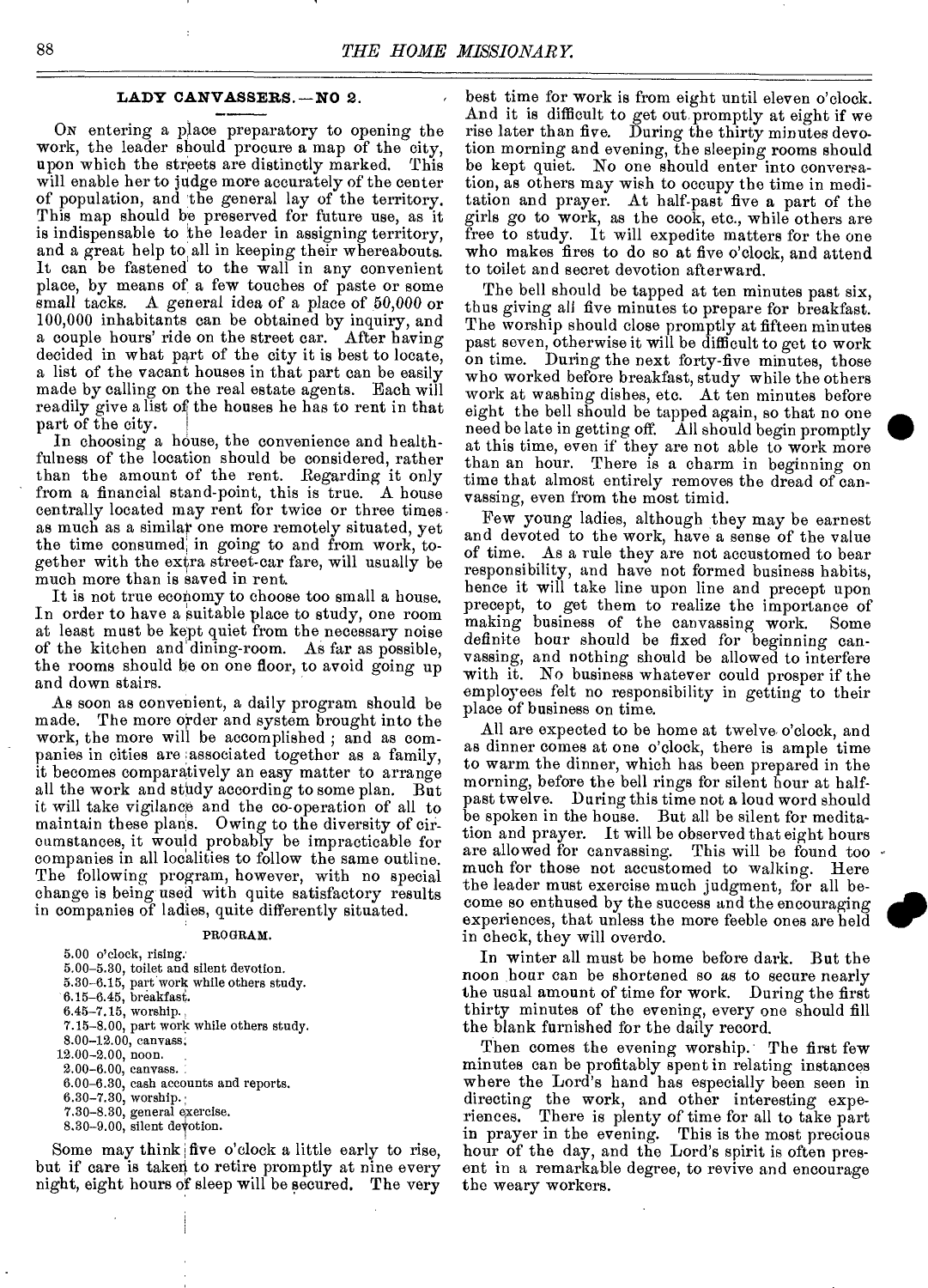The hour for general exercise may be used as circumstances or the desire of the company may dictate. For a time, three or four evenings each week can be profitably employed in studying the book for which they are canvassing, and later, some of the common branches, ancient history, or Bible subjects may be taken up. One evening may be devoted to the study of the Sabbath-school lesson, another to vocal music, if some member of the company is competent to teach it. One evening should always be reserved for missionary meeting. The company can be well organized into a missionary society, and bring in weekly reports of labor, read replies to missionary letters, and relate the most interesting experiences of the week. All these things, of course, to have the desired effect, must not be told until the missionary meeting.

It will be observed that no time is allowed in this program, for sewing, washing, correspondence, etc. These things will be noticed in connection with the Sunday program in a future article Sunday program in a future article.

#### **THE CANADIAN FIELD.**

WHEN the matter of establishing the publishing work in Canada was taken hold of a little more than a year ago, the hopes and prospects for its success were based principally upon conjecture. had been done in the Maritime Provinces and the Province of Quebec to demonstrate that books could be sold in Canada, but the extent to which the work could be carried on, and the success or failure of a general effort carried forward according to the system in operation in the States, were matters for experiment. Thus far the experiment is proving highly satisfactory, and henceforth the Canadian field may be considered fully equal in points of desirability, as a book canvassing field, to any section of the States.

In quite a number of important particulars, differences exist between this field and the States, and much has had to be learned by those who have engaged in the work here, to enable them to adapt themselves to these differences. But in most cases, those who have come here from the States to engage in labor have succeeded admirably in adapting themselves to the changed conditions. For the most part, canvassers from all parts of this field report that they are treated with all possible respect and kindness by the people whom they meet. The actual success of canvassers in soliciting orders varies from what may be called practical failure, to a business of securing from fourteen to seventeen orders per day—the last mentioned number having been secured in only one instance that we are aware of. There are, however, quite a number of cases of canvassers' taking from ten to fourteen orders in one day. Success in making deliveries has varied all the way from a loss of seventy five per cent of the orders, to a delivery of double the number of books for which orders had been secured. There is found to be great diversity of circumstances and conditions, even in the same county.

 $\blacktriangledown$ 

The judicious use of newspapers published in the localities where canvassers are at work, has been found to be of great value ; and for the most part publishers can be advantageously dealt with. It has also been proved that by proper management an abundance of testimonials can be secured from ministers. The mere exhibition of a goodly number of printed pages of testimonials, carries with it a powerful influence. Orders are secured by means of influence, and there are four sources from which this influence must come; viz., the canvasser, the book, other people, and divine aid. It is the business of the canvasser to learn how to bring to bear the greatest amount of legitimate influence from each of these four sources.

We can safely say that for the most part, our publishing work has the esteem and good wishes of the better classes in Canada, so far as our knowledge and observation extends. As we pass around from place to place, and meet those whom our canvassers have come in contact with, it is very encouraging indeed to hear the hearty commendations of the work and the workers. In nearly all cases, the testimony is that our canvassers are a decided blessing to the communities where they labor. Earnest solicitations have been made in a number of cases for our canvassers to return and continue their labors. There are already several very interesting cases of worthy individuals embracing our faith from reading the books that have been placed with them. On the other hand there are cases of bitter opposition on the part of some, who care more for maintaining human traditions than for the truths of God's word. But even this is resulting favorably in some cases, as it awakens a spirit of inquiry on the part of many. If we would always bear in mind that both the tares and the wheat must be ripened before the harvest time ; the evidences that point to an increase of wickedness, both in extent and intensity, need not have a discouraging effect upon us. It is our business to pursue the even tenor of our way, and with our trust firmly in Jesus, endeavor to be co-laborers with him.

One great source of encouragement for the Canadian field is the spirit that seems to exist among those of our faith in the States, who formerly resided in Canada. Already, several such have returned to this country, and taken hold of the canvassing work with marked success. They removed from here to the States, and there learned of "present truth," and having a deep interest in the welfare of the people of their own land, they gladly embrace the opportunity of taking hold of the good work here. May the Lord bless them, and put it into the hearts of many more to go and do likewise.

The Canadian field is a large one, and although more than ten thousand volumes have been sold here since the work was opened, a little upwards of a year ago, only a very small beginning has been made. With help from the Lord in planning and executing, and with ten times the number of canvassers now employed, the possibilities for this field are beyond computation.  $\mathbf{G}$ . W. MORSE. computation.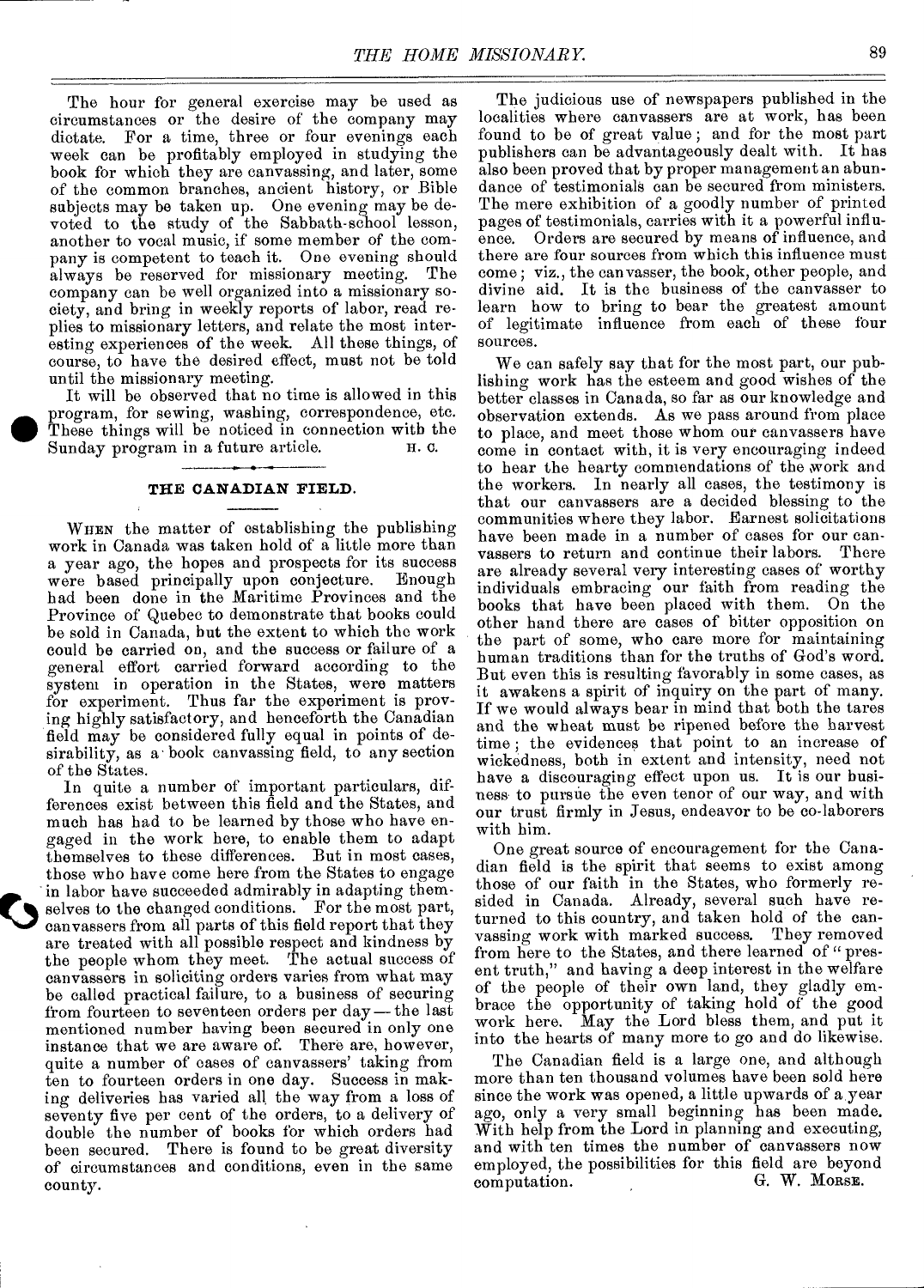#### **HOW TO WORK AMONG THE FRENCH ROMAN CATHOLICS. —NO.** 2.

THE influence exerted upon their parishioners by the, Roman Catholic priests is very great, and the canvasser will have this to meet. But by a frank presentation of the " Life of Christ," the people will be convinced that that book does not controvert any doctrinal points of their faith, and they will become friendly with you at once. In your canvass, show an anxiety that they should know the nature of the book. Give it into their hands, if they wish, and let them turn to any part of it. Study the people well, and be assured that almost everything you say to them will be repeated to the priest at the confessional. This need not alarm the good canvasser, so long as he obeys the golden rule, doing as he would be done by. Say nothing to the people about their priests that you Would not want them to say concerning you, bearing in mind that they will listen attentively to any one who does not attempt to speak against their religion or priests.' If any one in your presence should speak disrespectfully of either, let them see by your manner that you do not approve of such a course. This will gain their respect. Be sure to approach them in a polite and pleasant manner, having your mind free from prejudice, and you are certain to gain their good-will and confidence.

The French are an honest people. They walk according to the best light they have, and with more faith than do many Protestants. The common people are not responsible for the teaching of error, and know not why they are commanded to do this or that, for they do not study the Bible for themselves. Do not fail to speak of those things which are held sacred to them, with the same reverence you would have them show for the truths you hold dear. Give them liberty to express themselves fully, and to ask any questions that may occur<br>to them. Reply quietly, thoughtfully, and never at Reply quietly, thoughtfully, and never at random. Be sure your answer is sensible and to the point. Never appear at all embarrassed, for it is Never appear at all embarrassed, for it is better to say,  $\mathbf{f}$  do not know," than appear to know what you do not. There is a satisfactory answer in the Bible for every pertinent question.

It is very easy to get recommendations for the French "Life of Christ" from the priests and other influential men, if you will approach them prayerfully. Here are a few I secured last summer :

"I hope you will sell one in every Catholic family, for it is just the kind of book we want instead of novels."

Another says : " It is a good book, as far as I can see, only I do not want you to use my influence to sell it, for my people are poor, and they would make too great an effort to buy it if I recommened it."

Still another said: "There is nothing bad in the book, only it is not printed by Catholics."

A lady inquired of the priest at the confessional if she could read the book. He replied, "The reading of this book will not turn you Protestant more than the Bible would. If any one turns Protestant after reading it, it will; be because he was already turned E. P. AUGER.

#### **ENGLAND.**

THE following extracts from a letter just received from London will give a correct idea of the work there : —

" I have taken the liberty to inclose herewith a condensed summary of the work accomplished by the canvassers at Hull. This report covers all the time they have been at Hull, up to March 14, 1890. I submit this report for your examination, in order that you may know exactly the status of the canvassing work in this country. I have no doubt that in answer to your earnest appeals many will be found willing to come to England to engage in the canvassing work, and have t hought that such as are selected, should know what has been done, and what they may expect. While it is true that a great and effectual door is open in this country, for the canvassers, it is also true that they will not be able to earn a much money as in the United States. Every perso who comes to England should count the cost, and having done so, and fully consecrated himself to the work, success is certain to follow, but if individuals come here with great expectations, and find it impossible to realize all they had expected, there is sure to be discontent.

" I think the number of orders taken by the canvasser at Hull, is fully up to the average taken by our brethren in America, and have no doubt that with a higher priced book, such as "Bible Readings," the canvassers in Great Britain will be able to make a fair living. But what we want here is men with *back-bone, Calebs and Joshuas,* who are willing to put up with inconvenience, in order that the truth may reach the people.

"It is very evident, from the omens we have already had, that the work in London will assume large proportions in the near future. Our success will depend largely on the class of men who come here to engage in the canvassing work."

Summary of work accomplished by company of canvassers at Hull, England, for sixteen weeks, to March 14, 1890: Number of orders taken for "Prophetic Lights," 1,309 ; number delivered, 551 ; 70 orders lost ; 688 yet to be delivered ; fail to deliver about 10 per cent of orders.

#### **APPOINTMENT FOR DISTRICT NO.** 6.

THE district and State canvassing agents will attend both the workers' meeting and the camp-meeting to be held in Fresno, Cal., April 2-16.

The District agent will attend the workers' meeting and the camp-meeting in the Upper Columbia Conference, to be held May 7-21, also the North Pacific meetings May 21 to June 4.

We earnestly request our brethren and sisters in these Conferences to use their influence to secure a large attendance of those interested in the canvassing work, *at the workers' meeting.* Do not wait until the camp-meeting proper begins, for it does not give sufficient time for the work which we want to do.

S. N. CURTISS, *Dist. Agent, No 6.*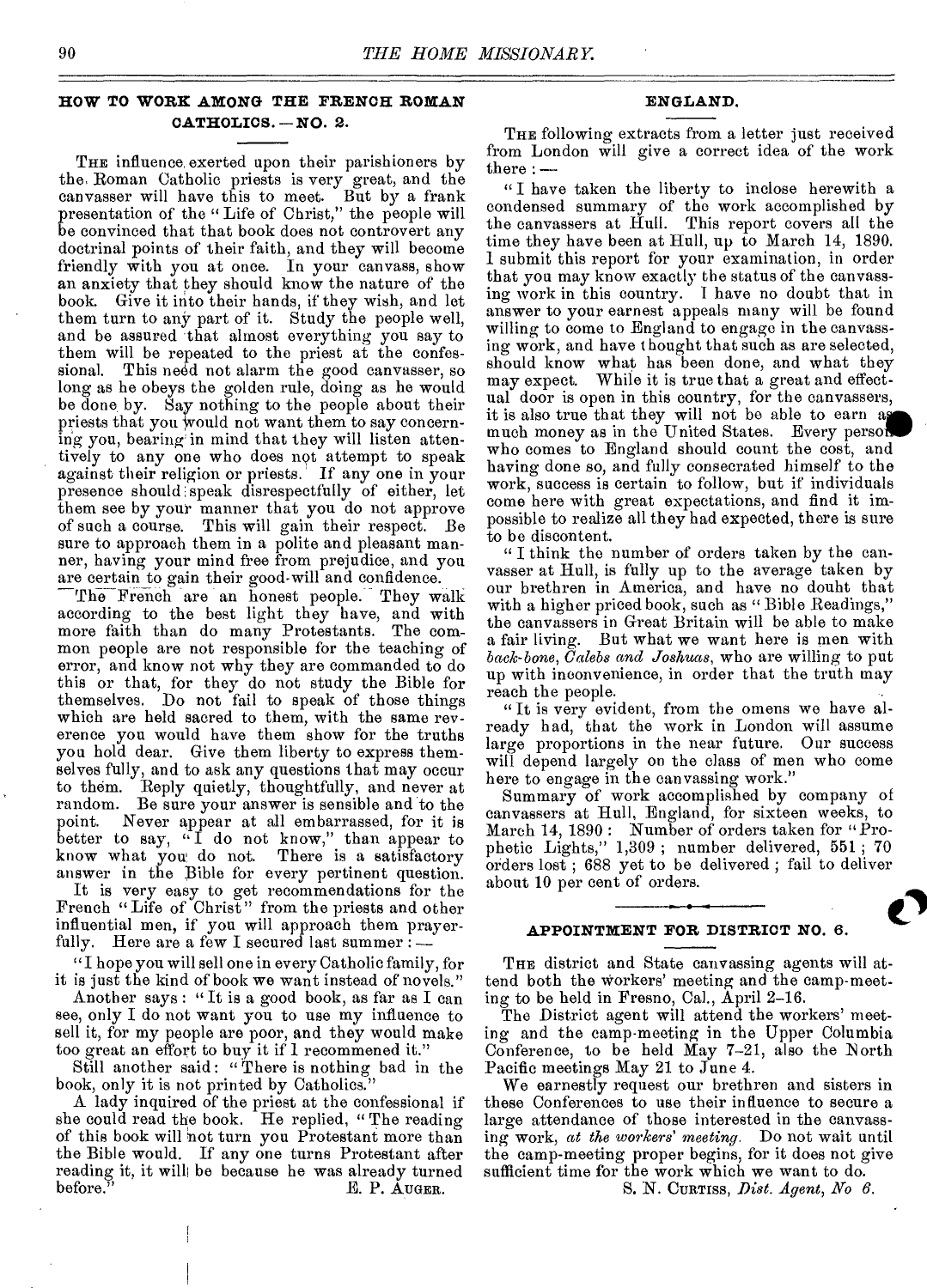#### **FROM DISTRICT NO.** 6.

AFTER an absence of a little over four months, I returned to this coast, arriving at Oakland, February 18. I find that the canvassing work in this district has suffered very materially on account of the heavy rains during the winter. Whole districts have been, and still• are, flooded. As a result, the agents have been unable to get out to work, and even where this has been possible, the people feel too poor to buy books. In many cases they are suffering forthe necessities of life. In San Francisco, \$27,500 have been raised by popular subscription, for the relief of the unemployed in that city, and a thousand or more men, representing nearly every trade and profession, have- been given work in excavating in Golden Gate Park.

The weather has cleared up somewhat, and we trust that the mud will soon dry off so that work in the country can again be resumed. Many canvassers have left the work during the winter, who write that they will soon be ready to take hold again.

In California, the canvassing work has in the past been in charge of the Pacific Press. But it has been thought that it would be better for the tract society to take the management of this work, as soon as arrangements could be made, and a vote to this effect was taken at the State camp-meeting last October. At a recent meeting of the tract society officers, with members of the Conference Committee, and representatives of the Pacific Press, it was voted that this change take effect April 1, 1890. We think this is a move in the right direction, and trust that this action may mark a new era in the canvassing work in this Conference. Brother Geo. H. Heald, who has been connected with the subscription book department of the Pacific Press for the past two years, is to act as State agent.

The canvassers in Utah are meeting with good success, and calls are being made for more workers to be sent there. Montana also needs two or three good canvassers.

A letter just received from the president of the North Pacific Conference, states that there is prospect of their having "a good strong force to take hold after the camp-meeting." We expect to attend this meeting, and trust that the excellent material which there is in this Conference may be developed into successful workers.

California hopes to have fifty canvassers by the first of May, and we hope that each of the other Conferences in this district will do its best to have a full complement of canvassers this summer.

S. N. CURTISS.

| NAME OF STATE.                                                                                                                                                             | Days.                                                              | Exhib.                                      | Ord's.                                 | Mor.                                                    | Half<br>Mor.                                                  | Libr'y                           | Gilt.                             | Marb.                                 | Plain.                                                     | Value of<br>Books.                                          | Miscel.                                           | Total value.                                                |
|----------------------------------------------------------------------------------------------------------------------------------------------------------------------------|--------------------------------------------------------------------|---------------------------------------------|----------------------------------------|---------------------------------------------------------|---------------------------------------------------------------|----------------------------------|-----------------------------------|---------------------------------------|------------------------------------------------------------|-------------------------------------------------------------|---------------------------------------------------|-------------------------------------------------------------|
| $Arkansas \ldots \ldots \ldots$<br>Atlantic<br>Australia and Tasmania<br>California                                                                                        | 11<br>262                                                          | 93<br>2098<br>.                             | 43<br>112<br>1179<br>307               | $\mathbf{1}$<br>9<br>132<br>16                          | 12<br>47<br>14                                                | 17<br>7<br>248<br>18             | 14<br>52<br>479<br>121            | 7<br>32<br>$\ddotsc$<br>52            | $\overline{4}$<br>$\cdots$<br>273<br>86                    | \$114.25<br>298.25<br>3644.54<br>602.25                     | \$17.20<br>1.50<br>. <b>.</b><br>$\sim$           | \$131.45<br>299.75<br>3644.54<br>602 25                     |
| $Colorado \ldots \ldots \ldots \ldots \ldots$<br>Georgia<br>Indiana<br>$Iowa \ldots \ldots \ldots \ldots \ldots \ldots \ldots$<br>Kansas<br>Louisiana                      | $\cdots$<br>42<br>$114\frac{3}{4}$<br>$\cdots$<br>61<br>209<br>208 | 568<br>740<br>$\cdots$<br>.<br>1916<br>1193 | 257<br>481<br>278<br>234<br>495<br>520 | 38<br>12<br>19<br>5<br>34<br>19                         | 5<br>15<br>29<br>8<br>15<br>14                                | 39<br>57<br>80<br>49<br>36<br>41 | 44<br>50<br>92<br>60<br>98<br>130 | 131<br>69<br>93<br>107<br>302<br>309  | $\cdots$<br>278<br>15<br>5<br>15<br>7                      | 668.00<br>1076.75<br>722.25<br>538.50<br>1156.50<br>1202.75 | 20.00<br>8.35<br>15.85<br>57.40<br>56.54<br>74.00 | 688.00<br>1085.10<br>738.10<br>595.90<br>1213.04<br>1276.75 |
| Maine<br>Maritime Province<br>Michigan<br>Minnesota<br>$M$ issouri<br>$Nebraska$<br>New England<br>North Carolina                                                          | a a a a a a<br>198<br>44<br>379<br>32<br>17                        | .<br>1667<br>267<br>.<br>$\cdots$<br>125    | 111<br>516<br>142<br>785<br>105<br>34  | $\mathbf{2}$<br>30<br>12<br>108<br>11<br>$\overline{2}$ | $\overline{\mathbf{4}}$<br>12<br>2<br>63<br>11<br>$\mathbf 2$ | 12<br>55<br>31<br>88<br>13<br>3  | 15<br>142<br>28<br>287<br>29<br>7 | 55<br>264<br>65<br>218<br>$-37$<br>19 | 23<br>13<br>4<br>21<br>$\overline{\bf{4}}$<br>$\mathbf{1}$ | 329.00<br>1296.50<br>355.00<br>274.75<br>81.00              | .<br>48.80<br>.70<br>1.25<br>5.30                 | 329.00<br>1345.30<br>355.70<br>2236.50<br>280.05<br>81.00   |
| North Pacific<br>Ontario<br>Pennsylvania<br>Quebec<br>South Dakota<br>Tennessee                                                                                            | 73<br>331<br>84<br>.                                               | 198<br>$\cdots$<br>8499<br>230<br>358       | 287<br>189<br>1088<br>110<br>131       | 13<br>13<br>10 <sub>3</sub><br>3<br>11                  | 19<br>16<br>59<br>6.<br>.                                     | 26<br>24<br>155<br>29<br>14      | 112<br>57<br>376<br>14<br>22      | 109<br>77<br>386<br>7<br>84           | 8<br>$\boldsymbol{2}$<br>10<br>51<br>.                     | 705.75<br>481.75<br>2827.00<br>287.75<br>370.75             | <u>.</u><br>615.00<br>80.90<br>59.00              | 705.75<br>481.75<br>3442.00<br>368.65<br>430.25             |
| $Texas \ldots \ldots \ldots \ldots \ldots$<br>Virginia $\ldots \ldots \ldots \ldots \ldots$<br>West Virginia<br>$Wiseonsin \ldots \ldots \ldots \ldots \ldots$<br>$Totals$ | .<br>$98\frac{1}{2}$<br>11111<br>$2164\frac{1}{4}$                 | .<br>1.1.1.1.1<br>742<br>13694              | 187<br>7591                            | 13<br>605                                               | 13<br>366                                                     | 23<br>1015                       | 41<br>2265                        | 97<br>2520                            | .<br>820                                                   | 466.25<br>\$17,499.54                                       | 62.90                                             | 529.15<br>$$1,124.69$ $$20,859.98$                          |

**REPORT OF THE CANVASSING WORK FOR MARCH, 1890.**